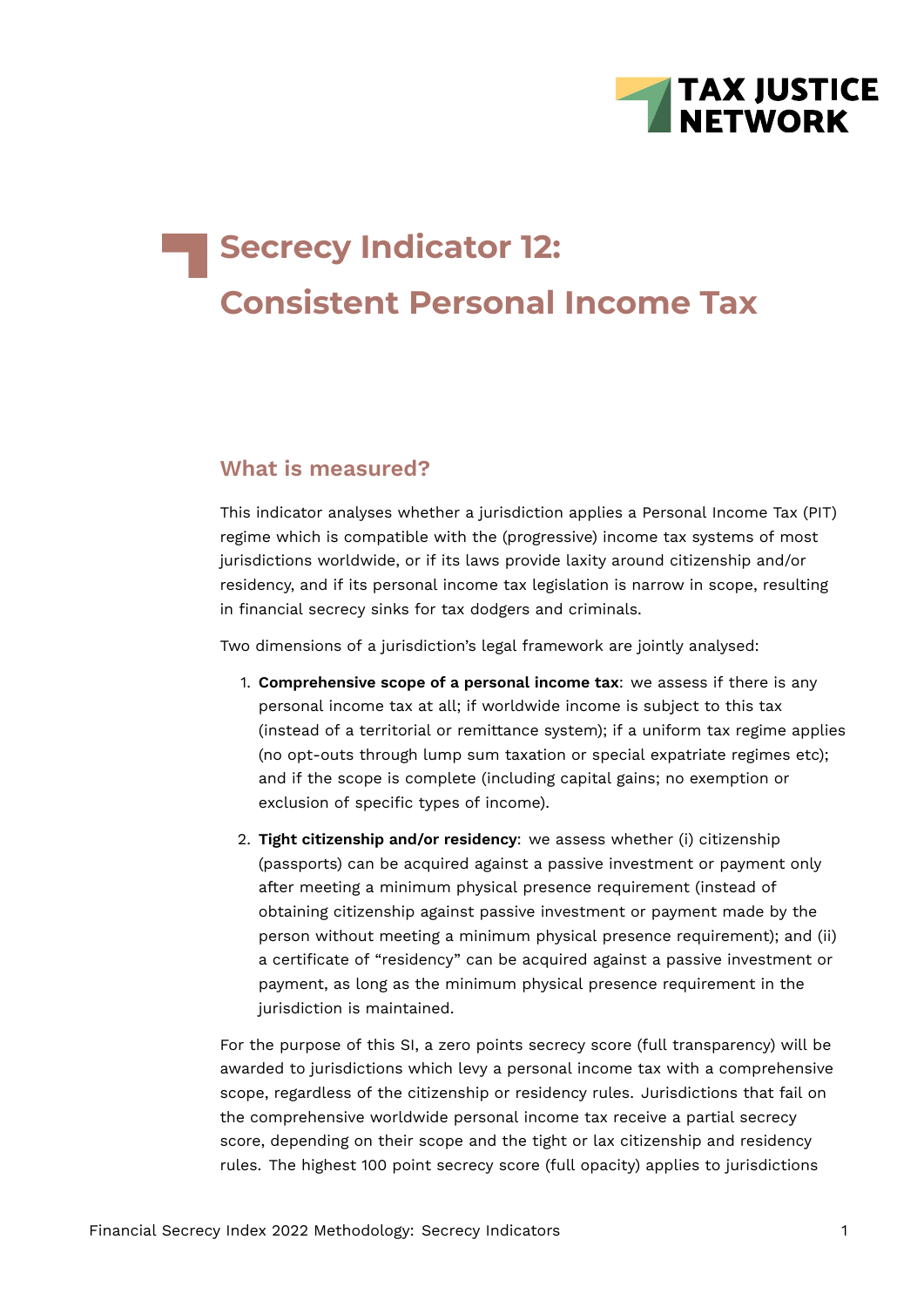that provide lax citizenship or residency rules while not levying any personal income tax. These jurisdictions export financial secrecy by creating incentives for non-residents to abuse passports/citizenship and residency certificates to circumvent tax information exchange and to escape litigation and law enforcement.

<span id="page-1-0"></span>The secrecy scoring matrix is shown in Table [1,](#page-1-0) with full details of the assessment logic given in Table [3](#page-7-0).

|                            | <b>Regulation</b>                                                                                                                                                                                                                                                                                                                                                                                                                                                                                                                                                          |                                                                                                                                                                                                                          | <b>Citizenship/Residency</b>                                                                                                                                                                                       |
|----------------------------|----------------------------------------------------------------------------------------------------------------------------------------------------------------------------------------------------------------------------------------------------------------------------------------------------------------------------------------------------------------------------------------------------------------------------------------------------------------------------------------------------------------------------------------------------------------------------|--------------------------------------------------------------------------------------------------------------------------------------------------------------------------------------------------------------------------|--------------------------------------------------------------------------------------------------------------------------------------------------------------------------------------------------------------------|
|                            | [Secrecy Score: 100 points = full secrecy;<br>0 points = full transparency]                                                                                                                                                                                                                                                                                                                                                                                                                                                                                                | <b>Tight Citizenship/ Residency</b><br>acquisition<br>Citizenship and/or residency<br>are granted in exchange<br>for passive investment or<br>payment with the need to<br>meet minimum physical<br>presence requirements | Lax Citizenship/ Residency<br>acquisition<br>Citizenship and/or residency<br>are granted in exchange<br>for passive investment or<br>payment without the need<br>to meet minimum physical<br>presence requirements |
|                            | No Personal Income Tax (PIT)<br>PIT does not exist or is not<br>applied or a jurisdiction is part<br>of Annex A under the MCAA<br>(voluntary secrecy) or otherwise<br>not compliant with basic<br>confidentiality requirements to<br>receive information                                                                                                                                                                                                                                                                                                                   | 75                                                                                                                                                                                                                       | 100                                                                                                                                                                                                                |
| Personal Income Tax Regime | <b>Incomprehensive PIT Regime</b><br>While there is a PIT regime, any of<br>the subsequent limitations apply:<br>Territorial scope: Only domestic<br>source income is included, or<br>worldwide income only on a<br>remittance basis<br><b>OR</b><br>Incomplete scope: capital gains<br>are not taxed, or specific types of<br>income are exempt or excluded<br><b>OR</b><br>Opt Out Available: (covering<br>worldwide income), there is an<br>opt out from the overall PIT<br>regime (e.g. lump sum taxation,<br>non-domiciled regime, special<br>expatriate regime etc.) | 37.5                                                                                                                                                                                                                     | 75                                                                                                                                                                                                                 |
|                            | <b>Comprehensive PIT Regime</b><br>There is one single uniform PIT<br>that taxes worldwide income (and<br>the jurisdiction has not chosen<br>voluntary secrecy under MCAA's<br>Annex A and compliant with basic<br>confidentiality requirements to<br>receive information)                                                                                                                                                                                                                                                                                                 |                                                                                                                                                                                                                          | $\Omega$                                                                                                                                                                                                           |

For a personal income tax regime to be considered comprehensive in its scope, there needs to be one single uniform personal income tax that applies the same tax base rules and a rate above zero percent equally to all natural persons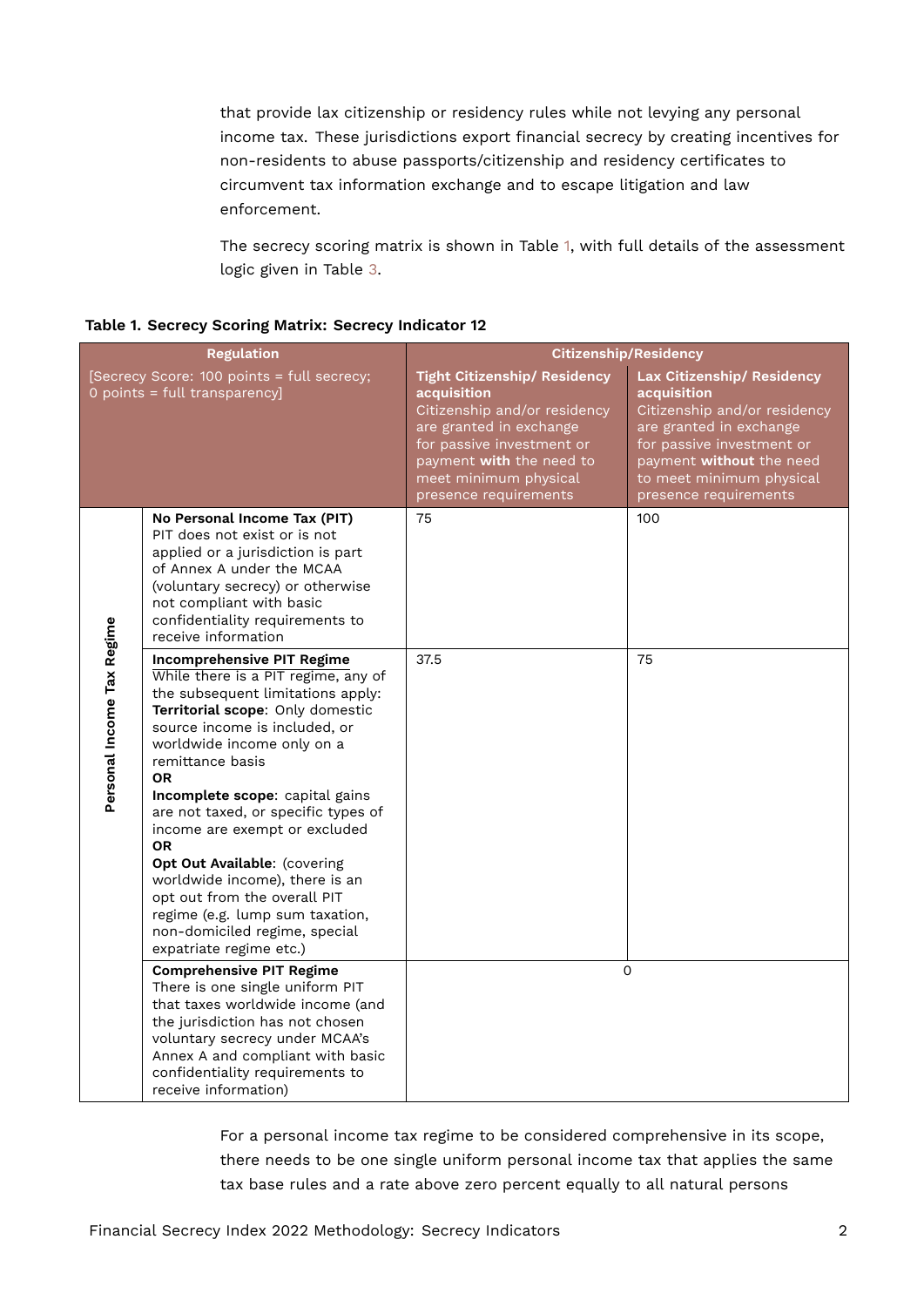considered tax residents. Any opt out from the general tax regime in a certain jurisdiction, eg through lump sum taxation or tax exemption on foreign-sourced income for new residents (ie a special expatriate regime), or residents considered to be non-domiciled for tax purposes, $1$  would imply that the jurisdiction does not have a single uniform personal income tax.

<span id="page-2-0"></span>Furthermore, the single uniform personal income tax base would need to include all income a tax resident is entitled to or paid anywhere in the world (worldwide income criterion). If (some or all) overseas income can remain untaxed, either because the jurisdiction, fully or partially, applies a territorial tax base or taxes on a remittance and/or accrual basis, the personal income tax would not be considered comprehensive.

In addition, the personal income tax needs to be complete in terms of the income covered. All capital gains earned worldwide should be part of personal income tax or be taxed separately – either as part of another tax, eg wealth tax, or independently – for it to be considered complete. The same applies for any specific types of income, especially investment income: any investment income should not be exempt nor excluded from the overall tax base, or it should be taxed independently. A jurisdiction that does not tax income, dividends, capital gains derived from foreign sources is therefore considered as having an incomplete personal income tax. Many jurisdictions, however, allow for tax exemption on capital gains from the sale of a private home or from real estate held longer than a certain number of years. We consider the personal income tax to be complete as long as the exemption from capital gains taxation on real estate applies after holding it for longer than 3 years or if it only applies to a privately held home.

In circumstances where jurisdictions exempt dividends paid by domestic companies or capital gains derived from the sales of domestic companies' shares, we do not consider the personal income tax as incomplete, given that these exemptions are limited to income derived from domestic sources. By the same token, exemptions on employment income are out of scope of this indicator and are not taken into account in the personal income tax assessment.

For citizenship programs to be considered tight, citizenship and passports by passive investment or monetary payment should not be provided without a requirement to reside at least 2 years in the jurisdiction (whereby a year of residency means a physical presence of at least 183 days).

For residency programs to be considered tight, residency permits should not be available in exchange for passive investments, payments or on financial grounds only. If permits are available under such conditions, these should be revoked if the individual does not maintain a significant physical presence (more than 183 days in a year) in the jurisdiction. A residence permit is different from a simple tourist visa if it allows the individual to stay longer than one year in the jurisdiction. Temporary residency permits are also considered.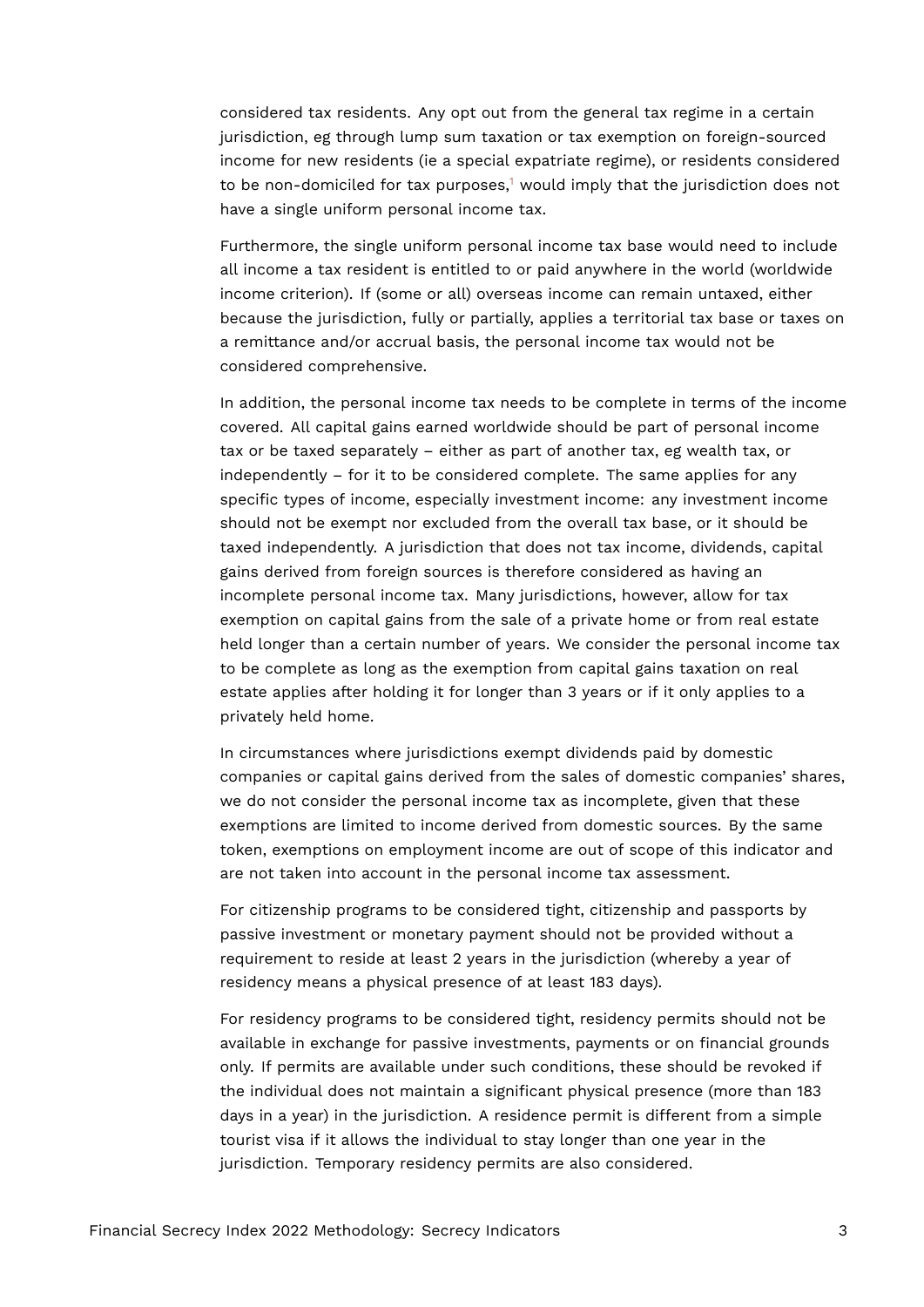<span id="page-3-0"></span>Citizenship or residency permits which are granted against active investments are not within the scope of this indicator.<sup>[2](#page-11-1)</sup> In contrast, we do consider the discretionary granting of nationality on the grounds of the "economic interest of the State" within the scope of this indicator, given that passive investment might be regarded as being in favour of the State's interests.<sup>[3](#page-11-2)</sup>

<span id="page-3-1"></span>Consequently, jurisdictions that issue passports or residency permits to individuals against the purchasing of real estate or other financial assets in the country or the showing of proof of high-net-worth assets, will be considered as having lax citizenship and residency rules.

<span id="page-3-2"></span>Jurisdictions identified by the OECD as having residency/citizenship programmes that potentially pose a high-risk to the integrity of the Common Reporting Standard (CRS)<sup>[4](#page-11-3)</sup> are automatically considered for this indicator as having a lax citizenship/residency acquisition.

<span id="page-3-6"></span><span id="page-3-5"></span><span id="page-3-4"></span><span id="page-3-3"></span>The information for this indicator was drawn mainly from the following sources: a) OECD Automatic Exchange Portal;<sup>[5](#page-11-4)</sup> b) A database of residency and citizenship programmes entitled: "Residence and Citizenship by Investment: An Updated Database on Immigrant Investor Programs"; $6$  c) Results of TJN Survey 2021<sup>[7](#page-11-6)</sup> and previous versions; d) The publication entitled: "Buying in: Residence and Citizenship by Investment"; $8$  e) European Parliament publication entitled: "Citizenship by investment (CBI) and residency by investment (RBI) schemes in the EU";<sup>[9](#page-11-8)</sup> f) European Parliament publication entitled: "Avenues for EU action on citizenship and residence by investment schemes";<sup>[10](#page-11-9)</sup> g) in some instances, we have also consulted additional relevant websites or the local legislation of jurisdictions.

<span id="page-3-8"></span><span id="page-3-7"></span>Whenever we did not find any information online about residency/citizenship by investment programmes in a certain jurisdiction, we assumed these programmes do not exist and thus citizenship/residency acquisition is considered tight for that jurisdiction.

### **Why is this important?**

Most jurisdictions have adopted the residence principle with regards to the taxation of individuals. A jurisdiction levies taxes on the worldwide income received by an individual who resides within its boundaries. The underlying logic is that individuals who are resident in one country will make use of the country's public services, which are funded by tax revenues.<sup>[11](#page-12-0)</sup> It is not decisive where an individual derives their income from, therefore their worldwide income should be taken into account.

<span id="page-3-10"></span><span id="page-3-9"></span>Jurisdictions that only tax income on a territorial basis, apply special expatriate regimes, $12$  exempt some types of income, or do not use any income tax at all are therefore attractive for individuals wishing to escape law enforcement, or to avoid the assessment of their worldwide income. However, without the ability to assess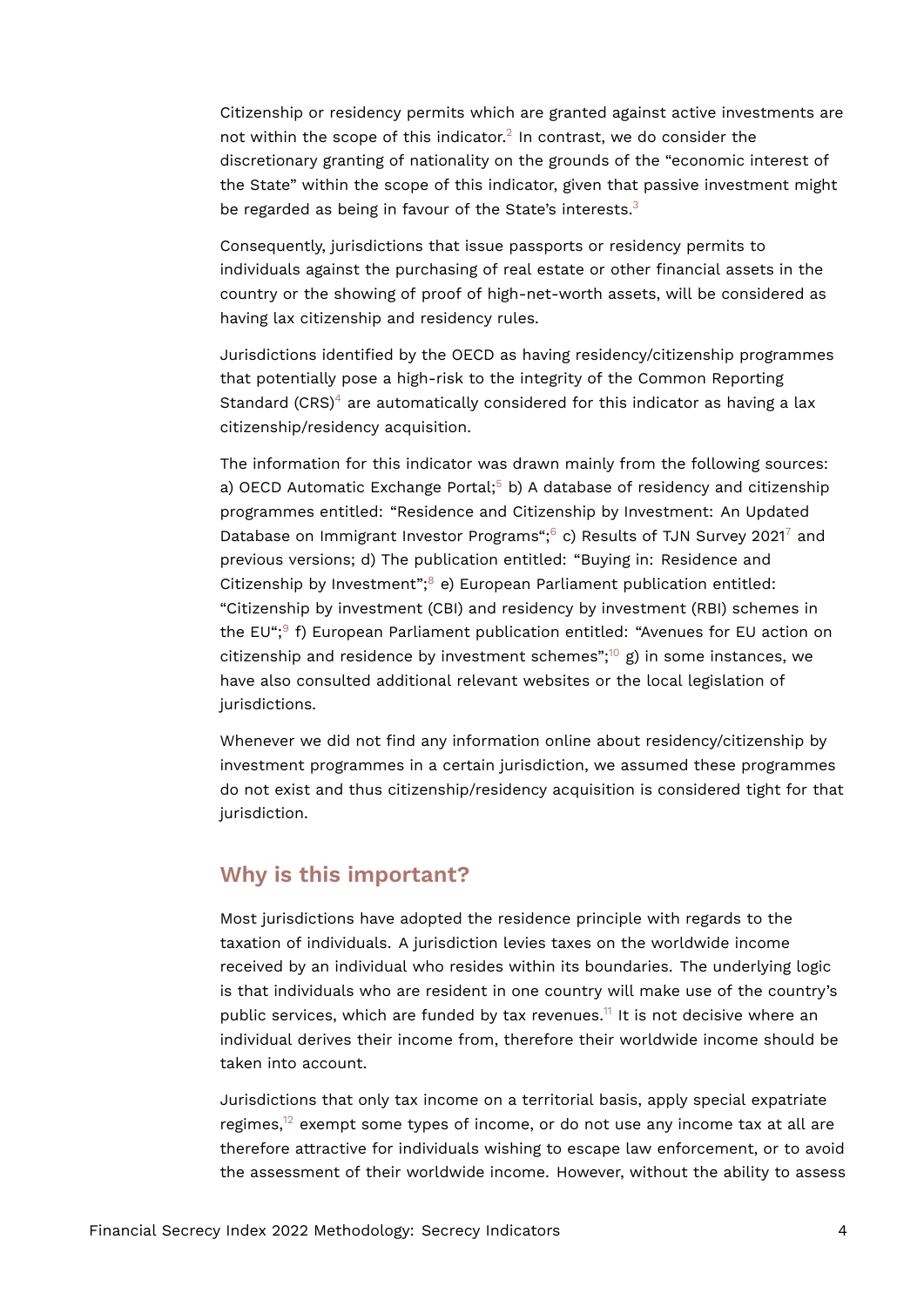individuals' worldwide income, the available information is severely constrained. If individuals are engaged in illicit financial activity in another jurisdiction, relevant financial information available for answering requests for information exchange may not exist, shielding them from effective prosecution and facilitating their escape from accountability.

But also for a jurisdiction applying a tight residency regime, its enforcement relies on a tax administration's capacity to correctly assess the worldwide income of the jurisdiction's residents. This might be hampered by other jurisdictions with non comprehensive income tax regimes and/or by jurisdictions that provide passports or residency permits through investment. The reasoning for the way lax citizenship and residence by investment programs may lead to secrecy spillovers, resulting in lower or no taxation elsewhere, is explained below.

<span id="page-4-0"></span>Until recently, tax administrations have relied almost exclusively on information exchange upon request. If a jurisdiction suspected an individual of tax evasion, it could request information from the tax administrations of other jurisdictions (see SI 19 on information exchange upon request<sup>[13](#page-12-2)</sup>). However, if a jurisdiction does not tax worldwide income (or worse, does not levy any income tax) it will collect only insufficient (or no) tax information on its residents. Therefore, such jurisdictions are especially attractive for individuals who do not wish their financial information to be collected.

To address some of these deficiencies and to rely less on the jurisdictions' specific tax systems, the Common Reporting Standard (CRS) for automatic exchange of information for tax purposes was devised and published by the OECD in February 2014. It provides a multilateral framework for exchanging details of accounts owned or controlled by individuals between participating jurisdictions, ie jurisdictions that have signed the [Multilateral Competent Authority Agreement](http://www.oecd.org/tax/automatic-exchange/international-framework-for-the-crs/) (MCAA). As of 31 January 2022, 115 jurisdictions have already signed the MCAA, $14$ although not every signatory exchanges data with every other signatory (see SI 18 for more details $^{15}$  $^{15}$  $^{15}$ ).

<span id="page-4-3"></span><span id="page-4-2"></span><span id="page-4-1"></span>Financial institutions (FIs) in jurisdictions that have signed up to the CRS (ie "participating jurisdictions"), are required to collect and report account information about, among others, any (natural person) account holder or any natural person controlling some types<sup>[16](#page-12-5)</sup> of companies, trusts or foundations, as long as any of these individuals (natural persons) are resident in any jurisdiction with which the former jurisdiction has an activated exchange relationship. The account holders and controlling persons are thus considered "reportable persons".

<span id="page-4-4"></span>However, even a jurisdiction which has signed and implemented the CRS and has activated exchange relationships, can still contribute to financial secrecy. A crucial part of the CRS is the correct determination of an individual's residence for tax purposes because the tax residency determines to which jurisdiction the collected information will be sent.<sup>[17](#page-12-6)</sup> In order to ascertain tax residency pursuant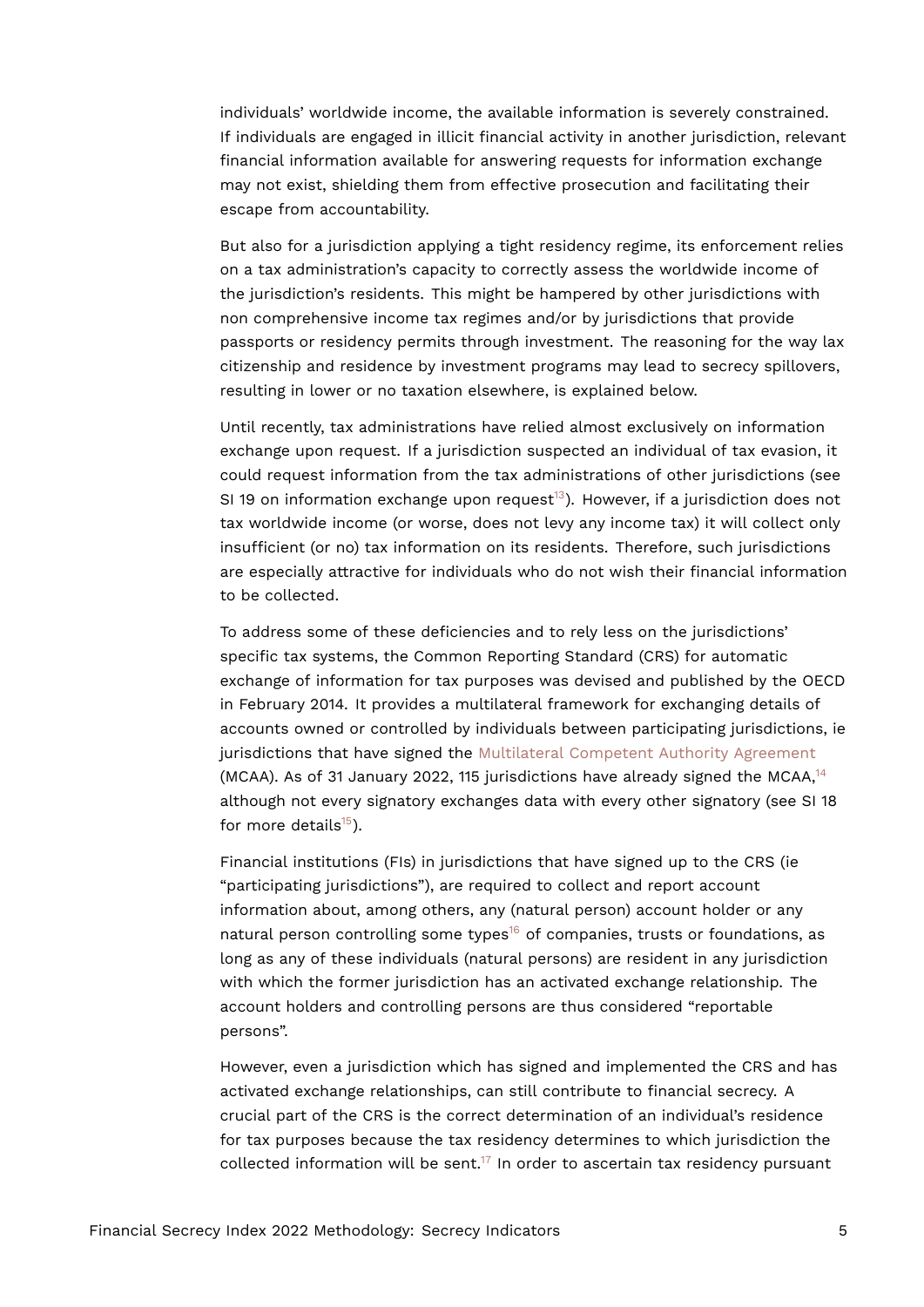<span id="page-5-0"></span>to the CRS, financial institutions of a participating jurisdiction need to collect specific information of any "reportable person". Table [2](#page-5-0) provides an overview of the process and indicia for determining tax residency depending on the type of account.

| <b>Pre-existing account</b>                                                                                                                                                                                                                                                                                                                                                                                                                                                                                        |                                                                                                                                                                                                                                                                                                                                                                                                                                                                                                                                                                          | New account                                                                                                                                                                                                                                                                                                                                   |
|--------------------------------------------------------------------------------------------------------------------------------------------------------------------------------------------------------------------------------------------------------------------------------------------------------------------------------------------------------------------------------------------------------------------------------------------------------------------------------------------------------------------|--------------------------------------------------------------------------------------------------------------------------------------------------------------------------------------------------------------------------------------------------------------------------------------------------------------------------------------------------------------------------------------------------------------------------------------------------------------------------------------------------------------------------------------------------------------------------|-----------------------------------------------------------------------------------------------------------------------------------------------------------------------------------------------------------------------------------------------------------------------------------------------------------------------------------------------|
| <b>Lower value</b><br>(Less than 1 M USD)                                                                                                                                                                                                                                                                                                                                                                                                                                                                          | <b>Higher value</b><br>(More than 1 M USD)                                                                                                                                                                                                                                                                                                                                                                                                                                                                                                                               | Any value                                                                                                                                                                                                                                                                                                                                     |
| Residence address based<br>on documentary evidence.<br>Acceptable documentary<br>evidence:<br>Any government ID containing a<br>current address such as identity<br>card; driving license; voting card;<br>certificate of residence<br><b>OR</b><br>When those do not contain<br>a current address or any<br>address: Formal notifications<br>or assessments by a tax<br>administration; electricity bill;<br>water bill; landline bill; gas/oil bill<br><b>OR</b><br>Self-declaration under penalty of<br>perjury | Residence address based on<br>documentary evidence (see left<br>column).<br><b>AND</b><br>Search for indicia indicating<br>residence in reportable<br>jurisdiction in bank's records<br>Indicia are:<br>Former residence address;<br>mailing address; telephone<br>numbers; standing instructions<br>of fund transfer to an account in<br>reportable jurisdiction; power of<br>attorney to a person with address<br>in reportable jurisdiction; "Hold-<br>mail" or "In care of" address in<br>reportable jurisdiction<br><b>AND</b><br>Enquiry with relationship manager | Residence address based on<br>documentary evidence (see left<br>column).<br><b>AND</b><br>Comparison with data obtained<br>under Anti-Money-Laundering and<br>Know-Your-Customer procedures<br>for other regulatory purposes<br>which generally also require a<br>documented permanent address<br>and a proof of identity through<br>passport |
| Source: CRS commentary on<br>Section III                                                                                                                                                                                                                                                                                                                                                                                                                                                                           | Source: CRS Section III, §10                                                                                                                                                                                                                                                                                                                                                                                                                                                                                                                                             | Source: CRS Section IV, FATF<br>recommendation R.5                                                                                                                                                                                                                                                                                            |

#### **Table 2. Determination of tax residence under the CRS**

<span id="page-5-4"></span><span id="page-5-3"></span><span id="page-5-2"></span><span id="page-5-1"></span>For a financial institution's pre-existing accounts of lower value (less than US\$1 million), an individual is only required to self-certify their residence with a government document containing a current address (for example an ID, passport, driving license, residence certificate) or a utility bill or tax assessment containing the individual's name and address.<sup>[18](#page-12-7)</sup> However, the Common Reporting Standard requires the financial institution in the case of higher value accounts (more than US\$1 million ) to search its records for indicia (such as former residence addresses, other mailing addresses, telephone numbers, or instructions to transfer funds) that could also suggest a residence in another jurisdiction.[19](#page-12-8) If the financial institution found contradicting indicia (there are indicia about more than one jurisdiction or the indicia do not match what the account holder declares as his/her residency) the financial institution has to obtain an explanation from the account holder. If the Financial Institution receives no explanation or if it is not satisfied with the explanation, the Financial Institution would need to send information to any jurisdiction that it finds indicia for.<sup>[20](#page-12-9)</sup> Moreover, in the case of new accounts, a financial institution must test the residence information provided by the client for reasonableness, notably based on information obtained through Anti-Money-Laundering and Know-Your-Customer procedures.<sup>[21](#page-13-0)</sup>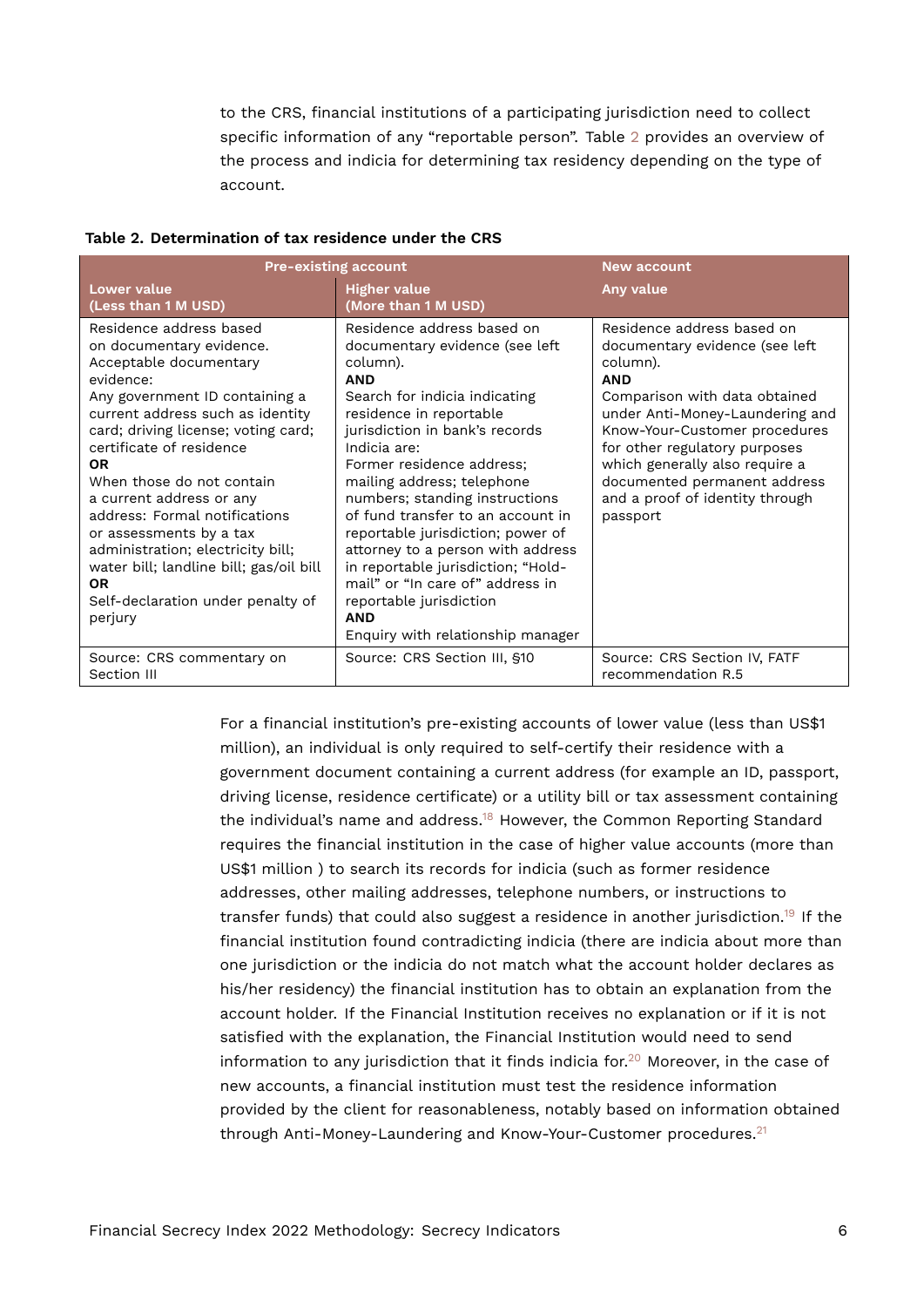<span id="page-6-0"></span>This is where citizenship-by-investment or residency-by-investment comes into play. Economic citizenship programmes, passports of convenience, certificates of residence and similar phenomena and associated challenges of governance and integrity have been debated for a long time. $2<sup>2</sup>$  In recent years, however, several countries have started to loosen the criteria for obtaining citizenship and/or residency and provided various "economic citizenship programmes" where foreign individuals can acquire passports<sup>[23](#page-13-2)</sup> or residency permits by paying money into a state fund, investing in financial assets or real estate, renting an apartment in the jurisdiction<sup>[24](#page-13-3)</sup> or even investing in cryptocurrencies.<sup>[25](#page-13-4)</sup>

<span id="page-6-3"></span><span id="page-6-2"></span><span id="page-6-1"></span>An account holder living in country A (but trying to remain hidden from country A's authorities) could thus use a passport or a certificate of residency from country X to convince the financial institution that he/she is resident (for CRS purposes) in country X, even if in reality that person resides and works in country A. For example, if the client can produce a passport indicating citizenship or a certificate of residency indicating residency in the same jurisdiction as the Financial Institution, there is a greater probability that the person will be considered a non-reportable person.[26](#page-13-5)

<span id="page-6-4"></span>Therefore, citizenship-by-investment and residency-by-investment programmes constitute a significant obstacle for the automatic exchange of information for tax purposes. Obviously, an individual wishing to evade taxes has an incentive to falsely declare tax residency in a jurisdiction that only applies a territorial income tax system, other kinds of incomprehensive income taxation or (worse) does not levy income tax at all.

Therefore, even if all jurisdictions become "participating jurisdictions" to the CRS, the selling of passports or residency certificates by a jurisdiction could enable tax dodgers to avoid their information being reported to their relevant jurisdiction of residence by either:

- (a) falsely declaring residence in a jurisdiction which doesn't have a comprehensive personal income tax and providing a passport or certificate of residence by the same jurisdiction. This way, the account information will end up being transmitted to the tax haven jurisdiction which will then ignore it or parts of it, given the account holder will not be liable for worldwide income tax there;
- <span id="page-6-5"></span>(b) falsely declaring residence in a jurisdiction which is listed in Annex A of the  $MCAA^{27}$  $MCAA^{27}$  $MCAA^{27}$  (ie jurisdictions which only send, but do not receive any account information) or in a jurisdiction which is not committed to the CRS. This way, information will not be collected nor reported on those account holders.

<span id="page-6-6"></span>Moreover, jurisdictions that provide passports or residency permits through investment may also serve individuals engaged in other illicit financial activities.<sup>[28](#page-13-7)</sup> In February 2022, shortly after the Russian-Ukraine war had erupted, the United Kingdom abolished its golden visa program with immediate effect. According to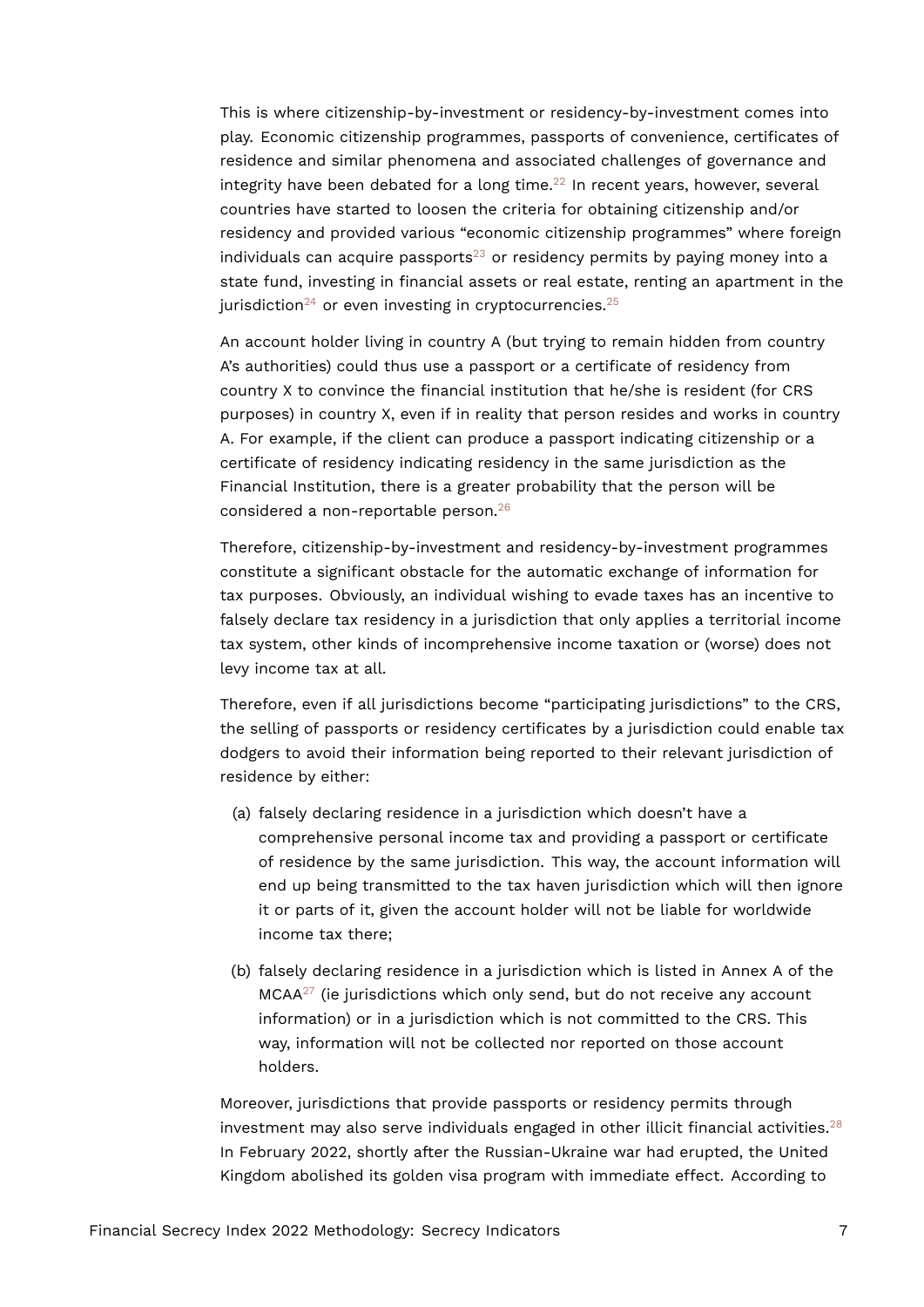the BBC News: "the route to residency is now being closed with immediate effect, with the government saying it 'failed to deliver for the UK people and gave opportunities for corrupt elites to access the UK'".[29](#page-13-8)

<span id="page-7-1"></span>Citizenship-by-investment or residency-by-investment could also play another role of hiding individuals that were already found guilty of tax evasion or other financial crimes. As Global Witness put it: "After all, if the passport makes you a citizen of a country that has a non-extradition treaty with your country and enjoys strong rule of law you can sleep safe and sound in your luxury home".<sup>[30](#page-13-9)</sup>

<span id="page-7-3"></span><span id="page-7-2"></span><span id="page-7-0"></span>**All underlying data, including the sources we use for each jurisdiction, can be viewed in the [country profiles](https://fsi.taxjustice.net/country-detail) on the Financial Secrecy Index website.**

| ID  | <b>ID description</b>                                                                                                                                                                                                                                                       | <b>Answers</b><br>(Codes applicable for all questions:                                                                                                                                                                                                                                                                                                                              | <b>Valuation Secrecy Score</b>                                                                                                                                                                                                                                                                |
|-----|-----------------------------------------------------------------------------------------------------------------------------------------------------------------------------------------------------------------------------------------------------------------------------|-------------------------------------------------------------------------------------------------------------------------------------------------------------------------------------------------------------------------------------------------------------------------------------------------------------------------------------------------------------------------------------|-----------------------------------------------------------------------------------------------------------------------------------------------------------------------------------------------------------------------------------------------------------------------------------------------|
|     |                                                                                                                                                                                                                                                                             | -2: Unknown; -3: Not Applicable)                                                                                                                                                                                                                                                                                                                                                    |                                                                                                                                                                                                                                                                                               |
| 435 | Personal Income Taxation: Is there<br>a personal income tax with a<br>comprehensive scope?                                                                                                                                                                                  | 0: No, there is no personal income<br>tax; 1: No, personal income tax<br>is levied, either fully or partially,<br>only on a territorial or remittance<br>basis; 2: No, lump sum/flat<br>charge/exemption of taxes are<br>available instead of regular<br>personal income taxation; 3: Yes,<br>there is a uniform personal income<br>tax regime with a worldwide<br>income tax base. | Integrated assessment of<br>Personal Income Tax and<br>Citizenship- or<br>Residency-by-Investment<br>Schemes. If there is a<br>comprehensive personal<br>income tax with<br>worldwide scope, zero<br>secrecy score. If no PIT or<br>Annex A in CRS (see SI<br>$18^{31}$ ), and lax residency- |
| 374 | CRS MCAA Voluntary Secrecy:<br>Has the jurisdiction chosen<br>"voluntary secrecy" (listed under<br>the MCAA's Annex A to prevent<br>receiving information) or is<br>otherwise not compliant with<br>basic confidentiality requirements<br>to receive information?           | YN                                                                                                                                                                                                                                                                                                                                                                                  | or<br>citizenship-by-investment<br>rules: 100 secrecy score.<br>Three intermediate scores<br>for partial compliance<br>(see Table 1).                                                                                                                                                         |
| 489 | Citizenship-By-Investment<br>and Residency-By-Investment<br>Schemes: Can individuals<br>acquire citizenship, passports<br>or residency status in exchange<br>for an investment or another<br>payment without the need to<br>meet minimum physical presence<br>requirements? | <b>YN</b>                                                                                                                                                                                                                                                                                                                                                                           |                                                                                                                                                                                                                                                                                               |

**Table 3. Assessment Logic: Secrecy Indicator 12 - Consistent Personal Income Tax**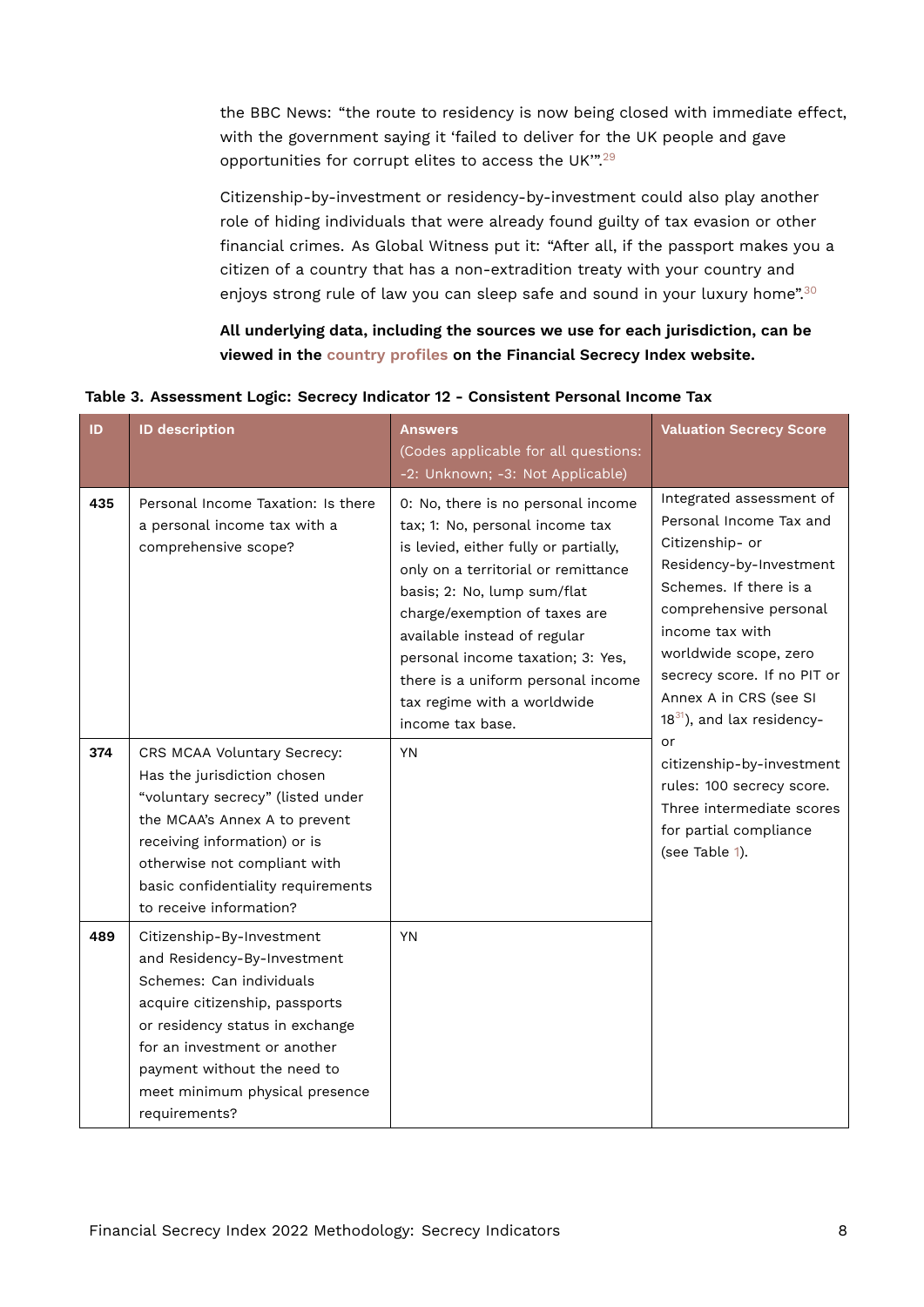# **Results Overview**

| DE.           | KZ.       | <b>RU</b> | VI.       | CN        | ID        | KE.       | <b>PR</b>               | XK                 | AW           | <b>BS</b> | DM        | GG.            | 0         | LK.       | <b>MT</b> | <b>OM</b> | RS.       | TC.       | <b>WS</b> |           |
|---------------|-----------|-----------|-----------|-----------|-----------|-----------|-------------------------|--------------------|--------------|-----------|-----------|----------------|-----------|-----------|-----------|-----------|-----------|-----------|-----------|-----------|
| <sub>co</sub> | HU        | PL.       | VE.       | <b>CM</b> | <b>HR</b> | P         | <b>NA</b>               | UY                 | <b>AU</b>    | <b>BN</b> | <b>CY</b> | <b>GD</b>      | IT        | LC.       | <b>MS</b> | <b>NZ</b> | <b>RO</b> | <b>SV</b> | VU        |           |
| <b>CA</b>     | <b>GU</b> | PE.       | US.       | <b>CL</b> | HK.       | JE.       | MY.                     | TZ                 | AT           | BM        | <b>CW</b> | FI.            | IE        | <b>LB</b> | <b>MO</b> | <b>NR</b> | <b>OA</b> | SM.       | <b>VN</b> |           |
| <b>BR</b>     | GM        | <b>NO</b> | <b>UA</b> | CK        | GB.       | <b>IS</b> | $\mathsf{L} \mathsf{V}$ | $\boldsymbol{\pi}$ | $\mathsf{A}$ | <b>BH</b> | CR.       | ES.            | <b>GT</b> | <b>KY</b> | <b>MK</b> | <b>NL</b> | PT.       | SK.       | <b>VG</b> |           |
| AS.           | FI.       | MX        | <b>TR</b> | <b>BO</b> | <b>FR</b> | IN        | LT.                     | <b>TN</b>          | AG           | <b>BG</b> | <b>CH</b> | EE.            | <b>GR</b> | <b>KW</b> | <b>MH</b> | <b>NG</b> | PK.       | <b>SG</b> | <b>VC</b> |           |
| AR.           | EG.       | <b>ME</b> | <b>SI</b> | <b>BE</b> | DZ.       | IM.       | LR.                     | <b>RW</b>          | <b>AE</b>    | <b>BD</b> | <b>BZ</b> | EC.            | GI        | KR        | <b>MC</b> | <b>MV</b> | PH        | SC.       | <b>TW</b> |           |
| <b>AL</b>     | DK.       | <b>MA</b> | SE.       | AO.       | CZ.       | TL.       | -LI                     | PY.                | <b>AD</b>    | <b>BB</b> | <b>BW</b> | D <sub>O</sub> | <b>GH</b> | <b>KN</b> | LU.       | <b>MU</b> | PA        | <b>SA</b> | TH.       | <b>ZA</b> |

#### **Figure 1. Consistent Personal Income Tax: Secrecy Score Overview**

| Moderately Secretive ← |                    |                  | $\blacktriangleright$ Extremely Secretive |
|------------------------|--------------------|------------------|-------------------------------------------|
| 0 to $<$ 25            | 25 to $<$ 50       | 50 to $<$ 75     | 75 to 100.                                |
| 20% (28 countries)     | 25% (35 countries) | 0% (0 countries) | 55% (78 countries)                        |

#### **Figure 2. Voluntary Secrecy under MCAA's Annex A**

| <b>DO</b> | O         | PY        | <b>TW</b> | XK        | <b>AR</b> | <b>CH</b> | <b>CY</b> | F1        | <b>HK</b> | IN        | LC.       | <b>MU</b> | PA        | SC.       | <b>UY</b> | <b>BM</b> | <b>KW</b> | <b>NR</b> | VU        |                      |
|-----------|-----------|-----------|-----------|-----------|-----------|-----------|-----------|-----------|-----------|-----------|-----------|-----------|-----------|-----------|-----------|-----------|-----------|-----------|-----------|----------------------|
| <b>CM</b> | GU        | <b>PR</b> | T         | VN        | <b>AL</b> | <b>CA</b> | <b>CW</b> | <b>ES</b> | <b>GR</b> | <b>IM</b> | KZ        | <b>MT</b> | NZ.       | <b>SA</b> | TR.       | <b>BH</b> | <b>KN</b> | <b>MV</b> | VG.       |                      |
| <b>BW</b> | GT        | PH        | <b>TN</b> | VI        | AG        | <b>BR</b> | <b>CR</b> | EE.       | <b>GI</b> | TL.       | <b>KR</b> | <b>MC</b> | <b>NO</b> | <b>RU</b> | <b>SM</b> | <b>BG</b> | <b>GH</b> | <b>MS</b> | VC.       |                      |
| <b>BO</b> | <b>GM</b> | <b>NA</b> | <b>TH</b> | <b>VE</b> | <b>AD</b> | BE.       | CO        | EC.       | GG        | IE.       | P         | LV        | <b>NL</b> | PT.       | SK.       | <b>AW</b> | <b>DM</b> | <b>MO</b> | TC.       |                      |
| <b>BD</b> | FI.       | MK        | <b>SV</b> | <b>US</b> | <b>MA</b> | <b>BB</b> | <b>CN</b> | <b>DK</b> | GD        | ID        | JE.       | LU        | <b>NG</b> | PL.       | <b>SI</b> | AI        | BZ.       | <b>MH</b> | <b>RO</b> |                      |
| <b>AS</b> | EG        | ME        | <b>RW</b> | <b>UA</b> | <b>LR</b> | <b>AU</b> | <b>CL</b> | DE.       | <b>GB</b> | HU        | IT        | LT        | <b>MY</b> | <b>PK</b> | <b>SG</b> | <b>AE</b> | <b>BS</b> | LB.       | <b>OA</b> |                      |
| AO        | DZ.       | LK.       | <b>RS</b> | <b>TZ</b> | <b>KE</b> | AT        | <b>CK</b> | CZ.       | FR.       | HR.       | <b>IS</b> | $\sqcup$  | <b>MX</b> | PE.       | SE.       | ZA        | <b>BN</b> | KY.       | <b>OM</b> | <b>W<sub>S</sub></b> |

25% (35 countries): -3: Not Applicable

2% (3 countries): -2: Unknown

53% (75 countries): 0: No

**20%** (28 countries): 1: Yes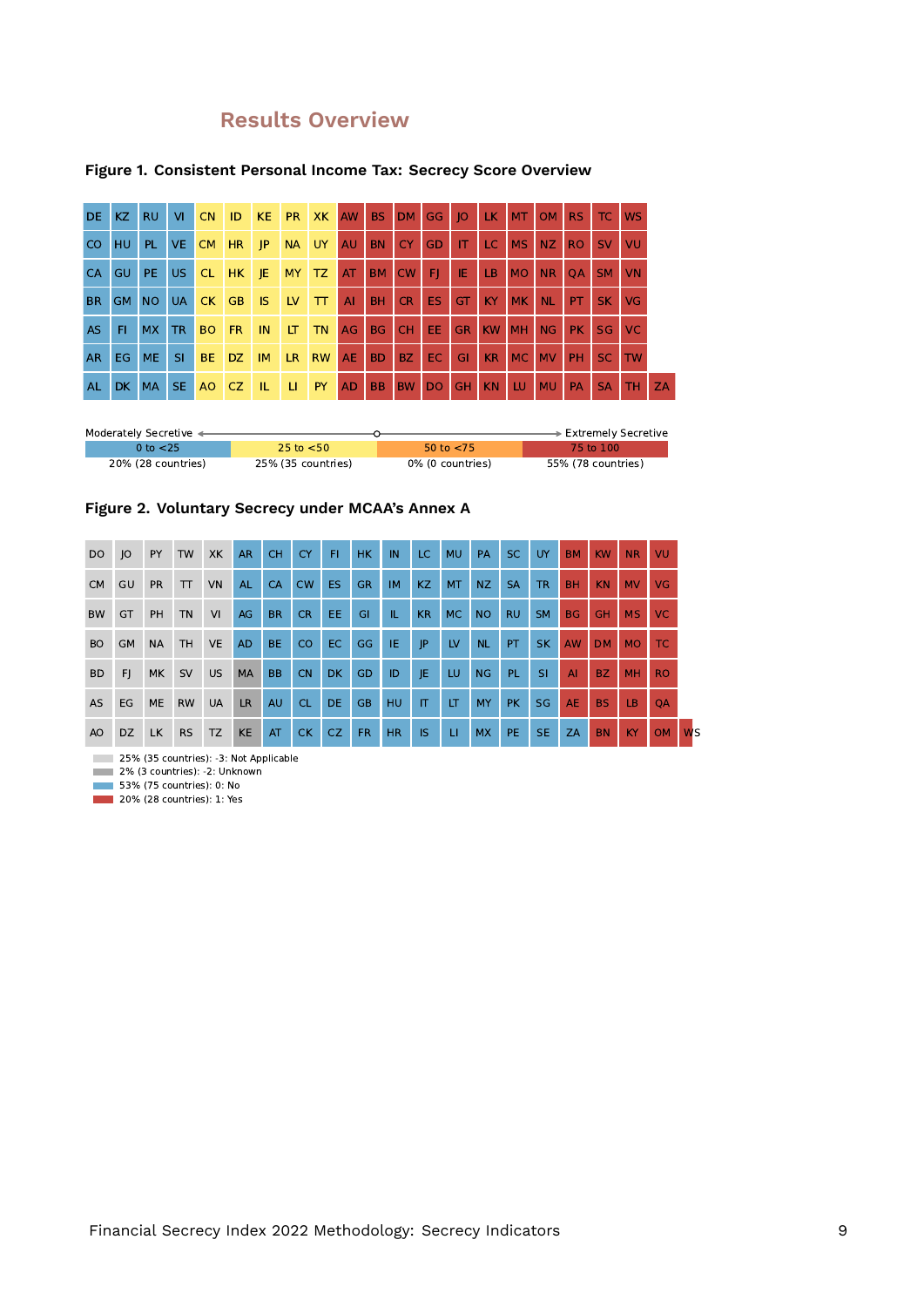#### **Figure 3. Comprehensive Personal Income Tax Regime**

| DE.       | KZ        | <b>RU</b> | <b>VI</b> | CH        | DZ        | GG IS     |           | LU. | <b>PK</b> | TN        | AO     | <b>GT</b> | <b>KR</b>       | <b>PY</b> | AG        | <b>BS</b> | LB.       | OM             | VU        |           |
|-----------|-----------|-----------|-----------|-----------|-----------|-----------|-----------|-----|-----------|-----------|--------|-----------|-----------------|-----------|-----------|-----------|-----------|----------------|-----------|-----------|
| CO.       | HU.       | PL.       | VE.       | <b>BE</b> | CZ        | <b>GD</b> | IN        | LT. | PH        | <b>SM</b> | ZA     | <b>GB</b> | <b>KE</b>       | <b>PA</b> | AE.       | <b>BN</b> | KY.       | N <sub>R</sub> | VG.       |           |
| <b>CA</b> | <b>GU</b> | PE.       | US.       | <b>BD</b> | <b>CY</b> | <b>FR</b> | <b>IM</b> | LK. | <b>NZ</b> | <b>SK</b> | XK     | <b>DO</b> | P               | NG        | UY.       | <b>BM</b> | <b>KW</b> | <b>MV</b>      | VC.       |           |
| <b>BR</b> | <b>GM</b> | <b>NO</b> | <b>UA</b> | <b>BB</b> | <b>CW</b> | -FJ       | ID        | LI. | <b>NL</b> | <b>RW</b> | VN     | CR.       | $\overline{10}$ | <b>NA</b> | TH.       | <b>BH</b> | KN.       | <b>MS</b>      | TC.       |           |
| AS.       | FI.       | MX        | TR.       | <b>AU</b> | <b>CN</b> | ES        | <b>HR</b> | LC. | <b>MU</b> | <b>RS</b> | TZ     | <b>CM</b> | TL.             | MY.       | <b>SV</b> | <b>BG</b> | <b>GH</b> | MO.            | <b>SA</b> |           |
| <b>AR</b> | EG.       | <b>ME</b> | <b>SI</b> | AT        | CL        | EE 1      | <b>GR</b> | JE. | <b>MK</b> | PT        | TW     | <b>BW</b> | IE              | <b>MT</b> | <b>SG</b> | AW        | <b>DM</b> | <b>MH</b>      | <b>RO</b> |           |
| <b>AL</b> | DK.       | <b>MA</b> | SE.       | <b>AD</b> | $C$ K     | EC        | GI        | IT. | LV        | <b>PR</b> | $\top$ | <b>BO</b> | HK              | LR.       | SC.       | AI        | BZ.       | <b>MC</b>      | <b>OA</b> | <b>WS</b> |

20% (28 countries) Comprehensive PIT Regime

39% (55 countries) Incomprehensive PIT Regime: lump sum/flat charge/exemption of taxes are available instead of regular personal income taxation.

19% (27 countries) Incomprehensive PIT Regime: personal income tax is only levied on a territorial or remittance basis.

22% (31 countries) No Personal Income Tax: There is no personal income tax or is not applied or a jurisdiction is part of Annex A under the MCAA (voluntary secrecy)

#### **Table 4. Consistency of Personal Income Tax Overview**

|                                                                | <b>Secrecy Score</b> | <b>Number of</b><br><b>Jurisdictions</b> |
|----------------------------------------------------------------|----------------------|------------------------------------------|
| High-Risk                                                      | 100                  | 23                                       |
| Lax Citizenship/Residency & either:                            |                      |                                          |
| (i) No Personal Income Tax; or                                 |                      |                                          |
| (ii) Voluntary Secrecy under MCAA's Annex A (regardless        |                      |                                          |
| of PIT regime) or non-compliant with basic confidentiality     |                      |                                          |
| requirements to receive information                            |                      |                                          |
| <b>Active Promotion</b>                                        | 75                   | 39                                       |
| (i) Lax Citizenship/Residency & Incomprehensive PIT; or        |                      |                                          |
| (ii) Tight Citizenship/Residency & NO Personal Income Tax; or  |                      |                                          |
| (iii) Tight Citizenship/Residency & Voluntary Secrecy under    |                      |                                          |
| MCAA Annex A or non-compliant with basic confidentiality       |                      |                                          |
| requirements to receive information (regardless of PIT regime) |                      |                                          |
| <b>Implicit Promotion</b>                                      | 37.5                 | 24                                       |
| Tight Citizenship/Residency but Incomprehensive PIT Regime     |                      |                                          |
| No risk                                                        | $\Omega$             | 47                                       |
| Comprehensive Personal Income Tax Regime (and no voluntary     |                      |                                          |
| secrecy under MCAA's Annex A)                                  |                      |                                          |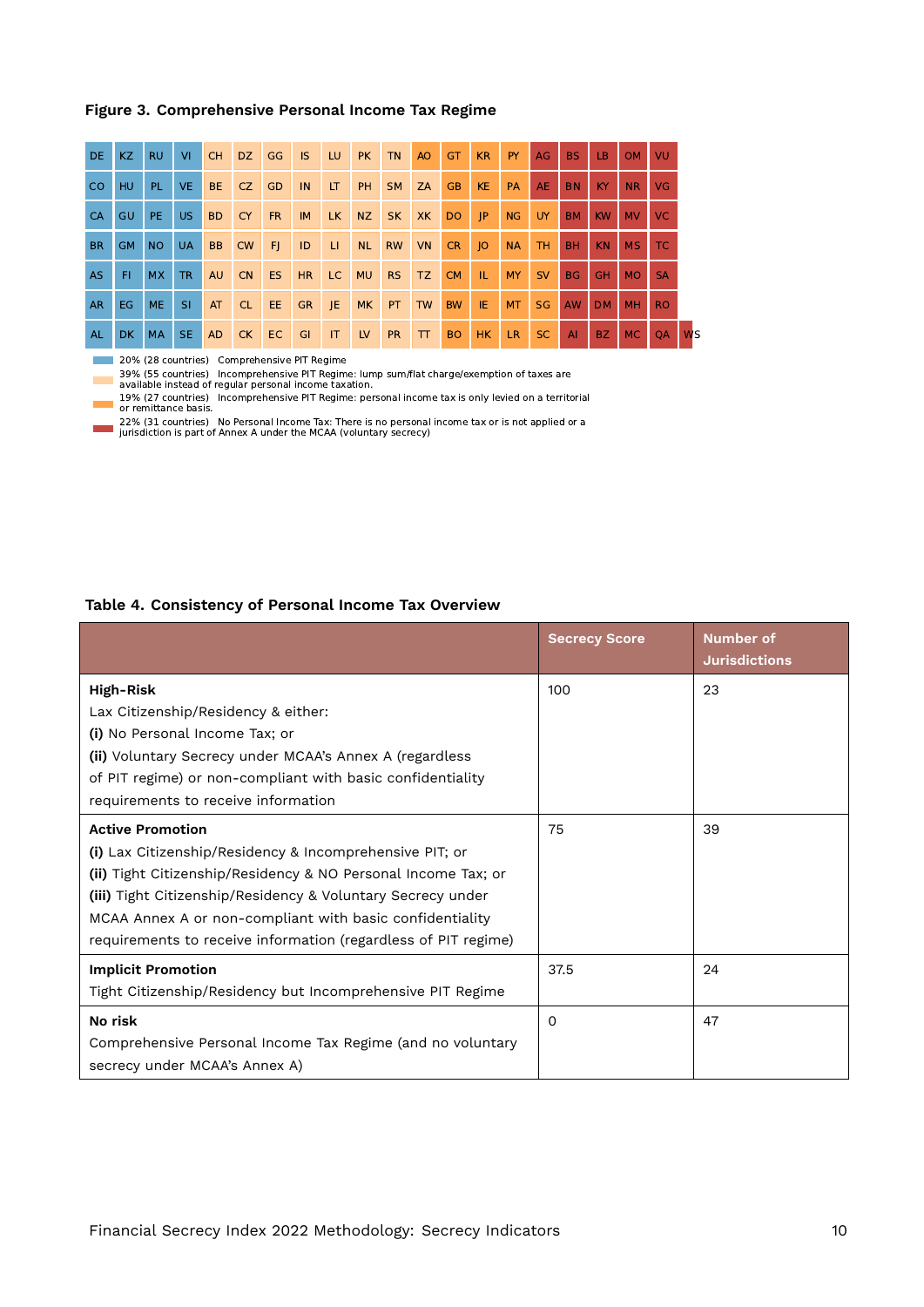| <b>Secrecy score</b>   |     | <b>ISO2: Country Name</b> | <b>Secrecy score</b> |     | <b>ISO2: Country Name</b>      |
|------------------------|-----|---------------------------|----------------------|-----|--------------------------------|
| 75                     | AD: | Andorra                   | 75                   | KW: | Kuwait                         |
| 100                    | AE: | United Arab Emirates      | 100                  | KY: | Cayman Islands                 |
| 100                    | AG: | Antigua and Barbuda       | 0                    | KZ: | Kazakhstan                     |
| 100                    | Al: | Anguilla                  | 100                  | LB: | Lebanon                        |
| 0                      | AL: | Albania                   | 75                   | LC: | St. Lucia                      |
| 38                     | AO: | Angola                    | 38                   | LI: | Liechtenstein                  |
| $\mathbf{0}$<br>0      | AR: | Argentina                 | 75                   | LK: | Sri Lanka                      |
|                        | AS: | American Samoa            | 38                   | LR: | Liberia                        |
| 75                     | AT: | Austria                   | 38                   | LT: | Lithuania                      |
| 75                     | AU: | Australia                 | 75                   | LU: | Luxembourg                     |
| 75                     |     | AW: Aruba                 | 38                   | LV: | Latvia                         |
| 75                     | BB: | <b>Barbados</b>           | 0                    | MA: | Morocco                        |
| 75                     | BD: | Bangladesh                | 100                  | MC: | Monaco                         |
| 38                     | BE: | Belgium                   | 0                    | ME: | Montenegro                     |
| 100                    | BG: | <b>Bulgaria</b>           | 75                   | MH. | Marshall Islands               |
| 100                    | BH: | <b>Bahrain</b>            | 75                   | MK: | North Macedonia                |
| 100                    | BM: | Bermuda                   | 75                   | MO: | Macao                          |
| 75                     | BN: | Brunei                    | 100                  | MS: | Montserrat                     |
| 38                     | BO. | <b>Bolivia</b>            | 75                   | MT. | Malta                          |
| 0                      | BR: | Brazil                    | 75                   | MU: | Mauritius                      |
| 100                    | BS: | <b>Bahamas</b>            | 100                  | MV: | Maldives                       |
| 75                     | BW: | Botswana                  | 0                    | MX: | Mexico                         |
| 100                    | BZ: | <b>Belize</b>             | 38                   | MY: | Malaysia                       |
| 0                      | CA: | Canada                    | 38                   | NA. | Namibia                        |
| 75                     |     | CH: Switzerland           | 75                   | NG: | Nigeria                        |
| 38                     | CK: | Cook Islands              | 75                   | NL: | Netherlands                    |
| 38                     | CL: | Chile                     | 0                    | NO: | Norway                         |
| 38                     |     | CM: Cameroon              | 75                   | NR: | Nauru                          |
| 38                     | CN: | China                     | 75                   | NZ: | New Zealand                    |
| 0                      | CO: | Colombia                  | 100                  | OM: | Oman                           |
| 75                     | CR: | Costa Rica                | 75                   | PA: | Panama                         |
| 75                     |     | CW: Curacao               | 0                    | PE: | Peru                           |
| 75                     | CY: | Cyprus                    | 75                   |     |                                |
| 38                     | CZ: | Czechia                   |                      | PH: | Philippines                    |
| 0                      | DE: | Germany                   | 75                   | PK: | Pakistan                       |
| 0                      | DK: | Denmark                   | 0                    | PL: | Poland                         |
| 100                    | DM: | Dominica                  | 38                   | PR: | Puerto Rico                    |
| 75                     | DO: | Dominican Republic        | 75                   | PT: | Portugal                       |
| 38                     | DZ: | Algeria                   | 38                   | PY: | Paraguay                       |
| 75                     | EC: | Ecuador                   | 100                  | QA: | Qatar                          |
| 75                     | EE: | Estonia                   | 75                   | RO. | Romania                        |
| 0                      | EG: | Egypt                     | 75                   | RS: | Serbia                         |
| 75                     | ES: | Spain                     | 0                    | RU: | Russia                         |
| 0                      | FI: | Finland                   | 38                   | RW: | Rwanda                         |
| 75                     | FJ: | Fiji                      | 100                  | SA: | Saudi Arabia                   |
| 38                     | FR: | France                    | 75                   | SC: | Seychelles                     |
| 38                     | GB: | <b>United Kingdom</b>     | 0                    | SE: | Sweden                         |
| 75                     |     | GD: Grenada               | 75                   | SG: | Singapore                      |
| 75                     | GG: | Guernsey                  | 0                    | SI: | Slovenia                       |
| 75                     | GH. | Ghana                     | 75                   | SK: | Slovakia                       |
| 75                     | GI. | Gibraltar                 | 75                   | SM: | San Marino                     |
| 0                      |     | GM: Gambia                | 75                   | SV: | El Salvador                    |
| 75                     |     | GR: Greece                | 100                  | TC: | Turks and Caicos Islands       |
| 75                     |     |                           | 75                   | TH: | Thailand                       |
|                        | GT: | Guatemala                 | 38                   | TN: | Tunisia                        |
| $\mathbf 0$            |     | GU: Guam                  | $\mathbf 0$          | TR: | Turkey                         |
| 38                     | HK: | Hong Kong                 | 38                   | TT: | Trinidad and Tobago            |
| 38                     | HR: | Croatia                   | 75                   |     | TW: Taiwan                     |
| 0                      | HU: | Hungary                   | 38                   | TZ: | Tanzania                       |
| 38                     | ID: | Indonesia                 | 0                    | UA: | Ukraine                        |
| 75                     | IE: | Ireland                   | 0                    | US: | <b>United States</b>           |
| 38                     | IL: | Israel                    | 38                   | UY: | Uruguay                        |
| 38                     | IM: | Isle of Man               | 75                   | VC: | St. Vincent and the Grenadines |
| 38                     | IN: | India                     |                      |     |                                |
| 38                     | IS: | Iceland                   | $\mathbf{0}$         | VE: | Venezuela                      |
| 75                     | IT: | Italy                     | 75                   | VG: | British Virgin Islands         |
| 38                     | JE: | Jersey                    | $\overline{0}$       | VI: | <b>US Virgin Islands</b>       |
| 75                     | JO: | lordan                    | 75                   |     | VN: Vietnam                    |
| 38                     | JP: | Japan                     | 100                  |     | VU: Vanuatu                    |
| 38                     | KE: | Kenya                     | 100                  |     | WS: Samoa                      |
| 100                    | KN: | St. Kitts and Nevis       | 38                   | XK: | Kosovo                         |
| 75                     | KR: | South Korea               | 75                   | ZA: | South Africa                   |
|                        |     |                           |                      |     |                                |
|                        |     |                           | <b>Secrecy Score</b> |     |                                |
| Moderately Secretive < |     |                           |                      |     | > Extremely Secretive          |
| $0$ to $<$ 25          |     | $25$ to $< 50$            | 50 to $<$ 75         |     | 75 to 100                      |

# **Figure 4. Consistent Personal Income Tax: Secrecy Scores**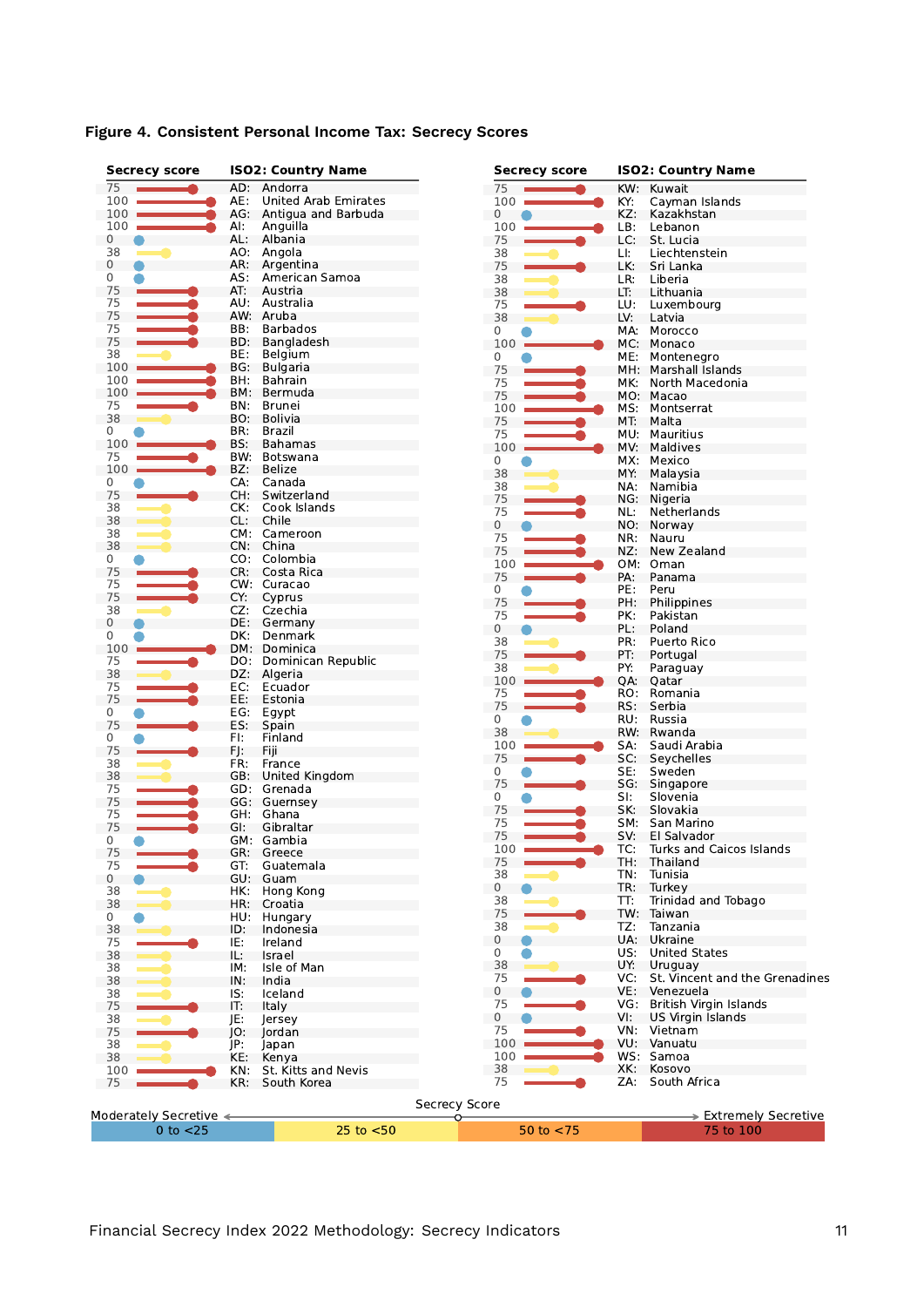<span id="page-11-16"></span>

- <span id="page-11-0"></span>[1.](#page-2-0) Jurisdictions use different terms, such as foreign resident, resident alien, short-term resident, temporary resident, non-permanent resident or non-habitual resident, to exempt foreign income of individual taxpayers that reside in the jurisdiction but do not have to pay tax in the jurisdiction on income and capital gains earned overseas.
- <span id="page-11-13"></span><span id="page-11-1"></span>[2.](#page-3-0) The following example might be used as a criteria to assess an active investment scheme: "the applicant is typically expected to prove a track record in business, submit a viable business plan for evaluation, and be involved in the company's day-to-day activities." $32$
- <span id="page-11-15"></span><span id="page-11-2"></span>[3.](#page-3-1) Examples of discretionary programmes are Austria, Bulgaria, Slovenia, and Slovakia.<sup>[33](#page-13-12)</sup>
- <span id="page-11-10"></span><span id="page-11-3"></span>[4.](#page-3-2) OECD. *Residence/Citizenship by Investment - Organisation for Economic Co-operation and Development*. URL: [https://www.oecd.org/tax/automatic- exchange/crs- implementation- and](https://www.oecd.org/tax/automatic-exchange/crs-implementation-and-assistance/residence-citizenship-by-investment/)[assistance/residence-citizenship-by-investment/](https://www.oecd.org/tax/automatic-exchange/crs-implementation-and-assistance/residence-citizenship-by-investment/) (visited on 04/05/2022).
- <span id="page-11-4"></span>[5.](#page-3-3) OECD, *[Residence/Citizenship by Investment - Organisation for Economic Co-operation and](#page-11-10) [Development](#page-11-10)*.
- <span id="page-11-11"></span><span id="page-11-5"></span>[6.](#page-3-4) Leila Adim. *Residence and Citizenship by Investment: An Updated Database on Immigrant Investor Programs (2021)*. 2021. URL: [https://www.researchgate.net/publication/354224352\\_Residence\\_and\\_](https://www.researchgate.net/publication/354224352_Residence_and_Citizenship_by_Investment_an_updated_database_on_Immigrant_Investor_Programs_2021) [Citizenship\\_by\\_Investment\\_an\\_updated\\_database\\_on\\_Immigrant\\_Investor\\_Programs\\_2021](https://www.researchgate.net/publication/354224352_Residence_and_Citizenship_by_Investment_an_updated_database_on_Immigrant_Investor_Programs_2021) (visited on 04/05/2022).
- <span id="page-11-6"></span>[7.](#page-3-5) Tax Justice Network. *TJN Survey*. 2021. URL: [http://fsi.taxjustice.net/fsi2022/TJN- Survey- 2021.pdf](http://fsi.taxjustice.net/fsi2022/TJN-Survey-2021.pdf) (visited on 11/05/2022).
- <span id="page-11-12"></span><span id="page-11-7"></span>[8.](#page-3-6) Allison Christians. *Buying in: Residence and Citizenship by Investment*. SSRN Scholarly Paper ID 3043325. Rochester, NY: Social Science Research Network, Sept. 2017. URL: <https://papers.ssrn.com/abstract=3043325> (visited on 02/05/2022).
- <span id="page-11-8"></span>[9.](#page-3-7) Amandine Scherrer and Elodie Thirion. *Citizenship by Investment (CBI) and Residency by Investment (RBI) Schemes in the EU: State of Play, Issues and Impacts*. 2018. URL: [https://data.europa.eu/doi/10.](https://data.europa.eu/doi/10.2861/10673) [2861/10673](https://data.europa.eu/doi/10.2861/10673) (visited on 06/05/2022).
- <span id="page-11-14"></span><span id="page-11-9"></span>[10.](#page-3-8) Meenakshi Fernandes et al. *Avenues for EU Action on Citizenship and Residence by Investment Schemes - European Added Value Assessment*. 2021. URL: [https://www.europarl.europa.eu/thinktank/en/](https://www.europarl.europa.eu/thinktank/en/document/EPRS_STU(2021)694217) [document/EPRS\\_STU\(2021\)694217](https://www.europarl.europa.eu/thinktank/en/document/EPRS_STU(2021)694217) (visited on 04/05/2022).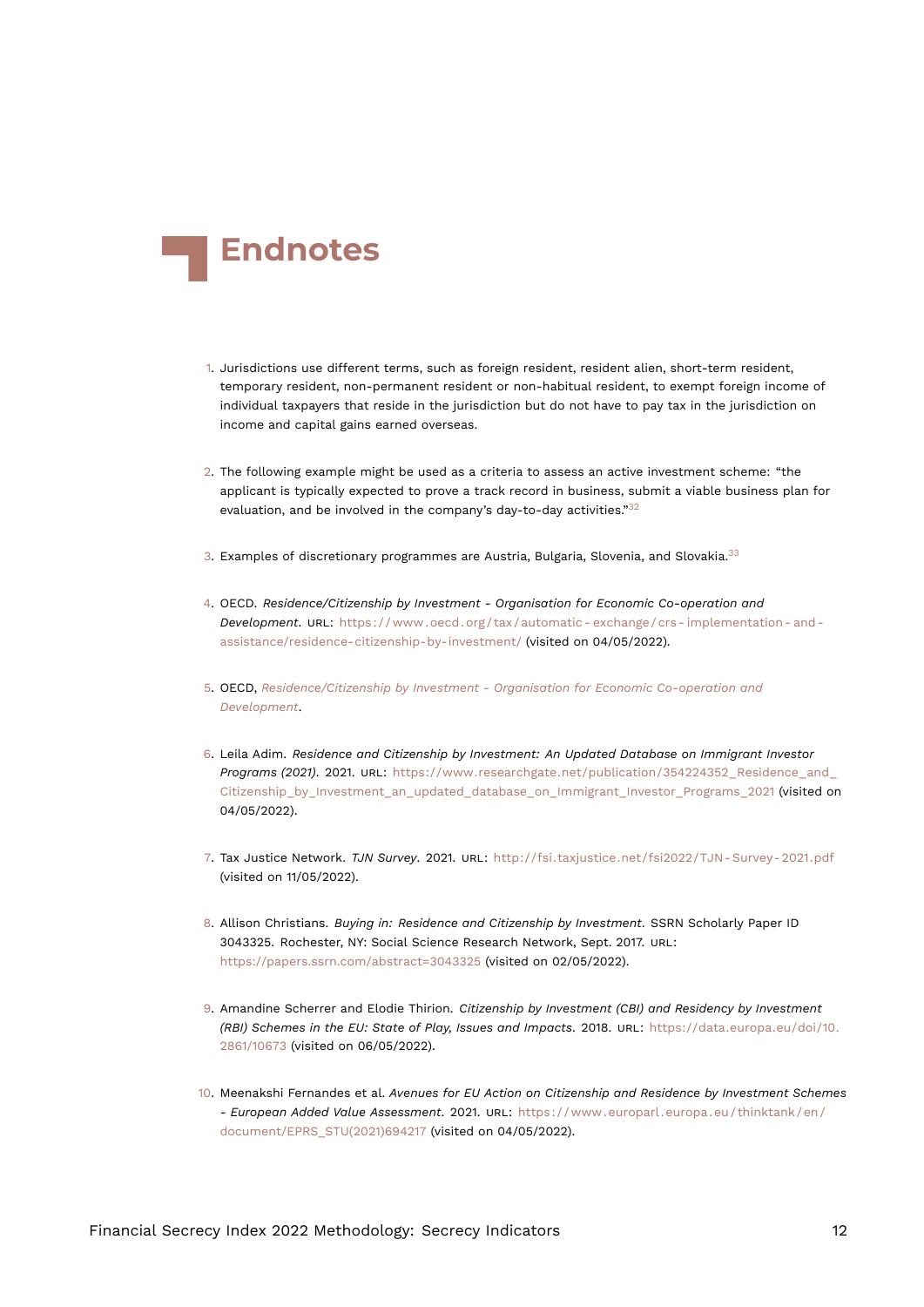- <span id="page-12-15"></span><span id="page-12-0"></span>[11.](#page-3-9) Peter Dietsch and Thomas Rixen. 'Tax Competition and Global Background Justice'. *The Journal of Political Philosophy*, 22(2) (2014), pp. 150–177. URL: <https://onlinelibrary.wiley.com/doi/abs/10.1111/j.1467-9760.2012.00419.x> (visited on 08/04/2022), p159.
- <span id="page-12-1"></span>[12.](#page-3-10) Such regimes offer favorable treatment mainly to high-net-worth individuals, qualifying individuals earning foreign pension income, and professional artists and sportspeople who wish to relocate their residency. As part of granting such individuals a favorable treatment, jurisdictions apply a lump-sump taxation or exclude foreign-sourced income from their tax base. Spain has a unique role as the first mover for offering this type of regime to professional sportspeople. Spain has implemented a special tax regime for "inpatriates", that is an elective expatriation regime for foreign residents in Spain. Even though they are residents in Spain, Spain treats them as if they are non-residents and taxes them only on their Spanish-source income for five years from the moment they move to Spain..<sup>[34](#page-14-0)</sup> This special regime is also known as "the Beckham Law", after the well-known English football player David Beckham, who was one of the first celebrities to benefit from this regime to play for the famous Spanish football team "Real Madrid".[35](#page-14-1)
- <span id="page-12-13"></span><span id="page-12-12"></span><span id="page-12-2"></span>[13.](#page-4-0) Tax Justice Network. *Secrecy Indicator 19: Exchange of Information on Request*. Tax Justice Network, 2022. URL: <https://fsi.taxjustice.net/fsi2022/KFSI-19.pdf>.
- <span id="page-12-3"></span>[14.](#page-4-1) OECD. *Signatories of the Multilateral Competent Authority Agreement on Automatic Exchange of Financial Account Information and Intended First Information Exchange Date - Status as of November 2021*. 2021. URL: [http://www.oecd.org/tax/automatic-exchange/international-framework-for-the](http://www.oecd.org/tax/automatic-exchange/international-framework-for-the-crs/crs-mcaa-signatories.pdf)[crs/crs-mcaa-signatories.pdf](http://www.oecd.org/tax/automatic-exchange/international-framework-for-the-crs/crs-mcaa-signatories.pdf) (visited on 01/04/2022).
- <span id="page-12-11"></span><span id="page-12-4"></span>[15.](#page-4-2) Tax Justice Network. *Secrecy Indicator 18: Automatic Information Exchange*. Tax Justice Network, 2022. URL: <https://fsi.taxjustice.net/fsi2022/KFSI-18.pdf>.
- <span id="page-12-5"></span>[16.](#page-4-3) Controlling persons will only be identified if the entity (company, trust or foundation) through which they hold an account is considered "passive" because most of its income is passive (eg interests, dividends, royalties, etc).
- <span id="page-12-6"></span>[17.](#page-4-4) In principle, the only parameter that could quite clearly attribute tax residency of an individual to one jurisdiction and thus avoid both double-taxation and double-non-taxation is the test whether the individual effectively spends 183 days or more in the jurisdiction. However, given it is not always easy to assess and it is also theoretically possible that a frequently moving individual does not spend 183 days in a year in any jurisdiction, most jurisdictions use several indicators to determine tax residency, such as the disposal of a permanent home and the center of economic and personal interests of an individual.
- <span id="page-12-10"></span><span id="page-12-7"></span>[18.](#page-5-1) OECD. *Common Reporting Standard and Related Commentaries - Organisation for Economic Co-operation and Development*. 2017. URL: [https://www.oecd.org/tax/automatic-exchange/common](https://www.oecd.org/tax/automatic-exchange/common-reporting-standard/common-reporting-standard-and-related-commentaries/)[reporting-standard/common-reporting-standard-and-related-commentaries/](https://www.oecd.org/tax/automatic-exchange/common-reporting-standard/common-reporting-standard-and-related-commentaries/) (visited on 04/05/2022), Section III, B..
- <span id="page-12-8"></span>[19.](#page-5-2) OECD, *[Common Reporting Standard and Related Commentaries - Organisation for Economic](#page-12-10) [Co-operation and Development](#page-12-10)*, Section III, B.C..
- <span id="page-12-14"></span><span id="page-12-9"></span>[20.](#page-5-3) For pre-existing individual accounts: "A self-certification (and/or documentary evidence) would be needed in case of conflicting indicia, in the absence of which reporting would be done to all reportable jurisdictions for which indicia have been found.".[36](#page-14-2)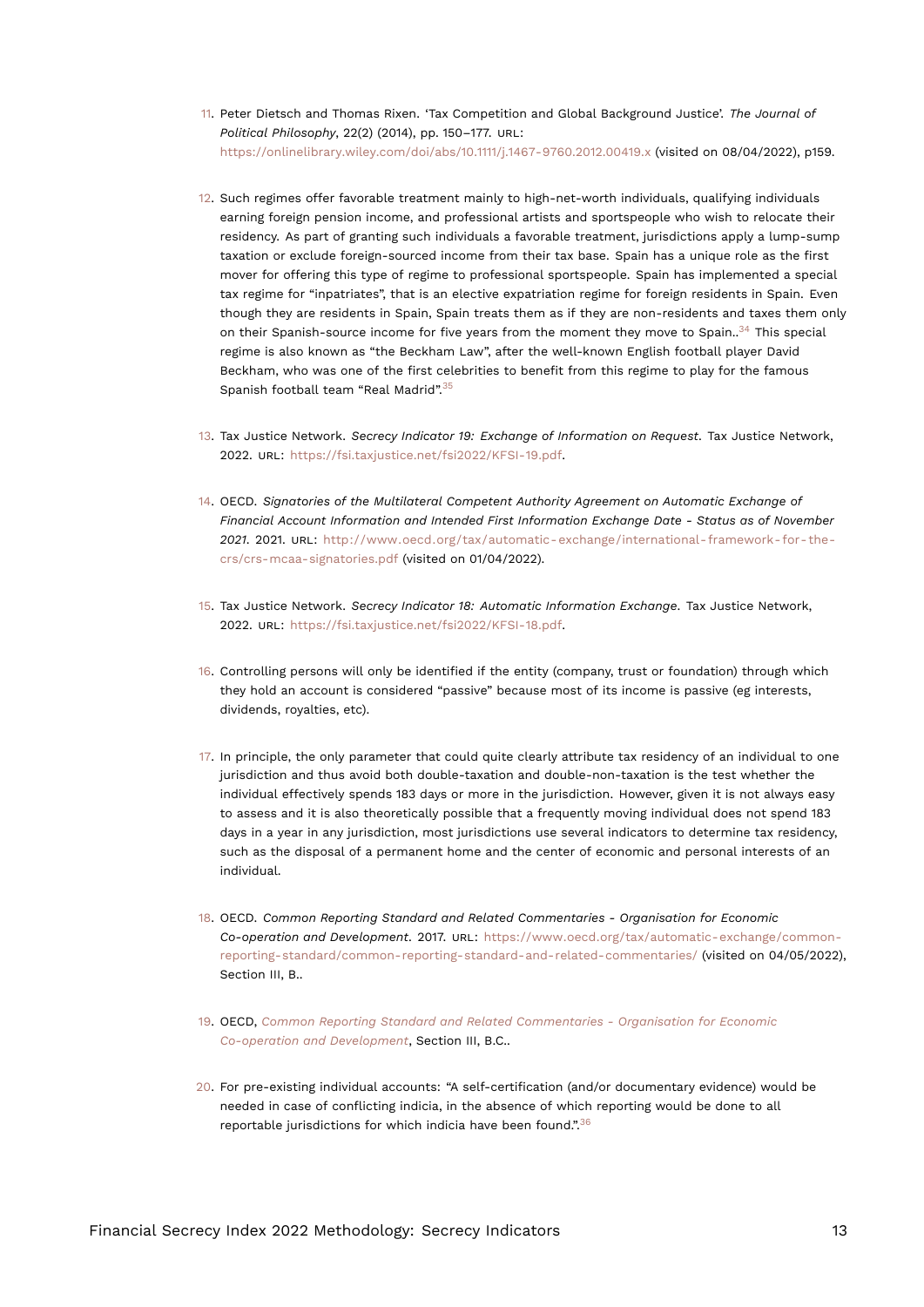- <span id="page-13-18"></span><span id="page-13-0"></span>[21.](#page-5-4) As for new accounts, information collected pursuant to the anti-money laundering due diligence procedures is taken into account as part of a reasonableness test for determining the residency, but multiple reporting is not foreseen. For new accounts, sending information to multiple jurisdictions happens when there is a change of circumstances and the account holder does not explain the situation. In such cases, information is sent to the jurisdiction of original self-certification, and to the jurisdiction that is resulting from the "change of circumstances". $37$
- <span id="page-13-15"></span><span id="page-13-14"></span><span id="page-13-13"></span><span id="page-13-1"></span>[22.](#page-6-0) For the "passports of convenience" debate prior to 2007 see:. $38$  A broader discussion of the issue is also available:  $39$
- <span id="page-13-2"></span>[23.](#page-6-1) Hugh Muir. 'We've Hit Peak Injustice: A World without Borders, but Only for the Super-Rich'. *The Guardian* (Sept. 2017). URL: [https://www.theguardian.com/commentisfree/2017/sep/18/peak-injustice](https://www.theguardian.com/commentisfree/2017/sep/18/peak-injustice-world-without-borders-super-rich-buying-citizenship-migration)[world-without-borders-super-rich-buying-citizenship-migration](https://www.theguardian.com/commentisfree/2017/sep/18/peak-injustice-world-without-borders-super-rich-buying-citizenship-migration) (visited on 04/05/2022); Karl Küpper and Oliver von Schweinitz. 'The Definition of "Residency" Under the Common Reporting Standard'. *International Journal for Financial Services*, (2) (2015), pp. 119–125.
- <span id="page-13-3"></span>[24.](#page-6-2) Adim, *[Residence and Citizenship by Investment: An Updated Database on Immigrant Investor Programs](#page-11-11) [\(2021\)](#page-11-11)*; Christians, *[Buying In](#page-11-12)*.
- <span id="page-13-16"></span><span id="page-13-4"></span>[25.](#page-6-3) For example, El Salvador offers permanent residency to anyone who spends three Bitcoin in the jurisdiction (around 125,000 US\$ at the time of the introduction of the program). $40$
- <span id="page-13-5"></span>[26.](#page-6-4) Francis Weyzig. *Defying the OECD's Crackdown on Tax Evasion*. Sept. 2017. URL: [https://francisweyzig.](https://francisweyzig.com/2017/09/24/defying-the-oecds-crackdown-on-tax-evasion/) [com/2017/09/24/defying-the-oecds-crackdown-on-tax-evasion/](https://francisweyzig.com/2017/09/24/defying-the-oecds-crackdown-on-tax-evasion/) (visited on 03/05/2022).
- <span id="page-13-6"></span>[27.](#page-6-5) OECD. *Multilateral Competent Authority Agreement On Automatic Exchange Of Financial Account Information*. 2014. URL: [http : / / www . oecd . org / ctp / exchange - of - tax - information / multilateral](http://www.oecd.org/ctp/exchange-of-tax-information/multilateral-competent-authority-agreement.pdf)  [competent-authority-agreement.pdf](http://www.oecd.org/ctp/exchange-of-tax-information/multilateral-competent-authority-agreement.pdf) (visited on 01/04/2022).
- <span id="page-13-17"></span><span id="page-13-7"></span>[28.](#page-6-6) Such programs also have a negative spillover effect other than serving illicit financial flows. Citizenship or residency against real estate investment may create a housing price boom and a crisis in the jurisdiction to the detriment of ordinary citizens/residents. $41$
- <span id="page-13-8"></span>[29.](#page-7-1) 'UK Scraps Rich Foreign Investor Visa Scheme'. *BBC News* (Feb. 2022). URL: [https://www.bbc.com/](https://www.bbc.com/news/uk-politics-60410844) [news/uk-politics-60410844](https://www.bbc.com/news/uk-politics-60410844) (visited on 04/05/2022).
- <span id="page-13-9"></span>[30.](#page-7-2) Global Witness. *Red Notice on Golden Visas*. Oct. 2017. URL: [https://www.globalwitness.org/en/blog/](https://www.globalwitness.org/en/blog/red-notice-golden-visas/) [red-notice-golden-visas/](https://www.globalwitness.org/en/blog/red-notice-golden-visas/) (visited on 03/05/2022).
- 31. Tax Justice Network, *[Secrecy Indicator 18: Automatic Information Exchange](#page-12-11)*.
- 31. Tax Justice Network, *[Secrecy Indicator 18: Automatic Information Exchange](#page-12-11)*.
- <span id="page-13-10"></span>[31.](#page-7-3) Tax Justice Network, *[Secrecy Indicator 18: Automatic Information Exchange](#page-12-11)*.
- <span id="page-13-11"></span>[32.](#page-11-13) Fernandes et al., *[Avenues for EU Action on Citizenship and Residence by Investment Schemes -](#page-11-14) [European Added Value Assessment](#page-11-14)*, p.10.
- <span id="page-13-12"></span>[33.](#page-11-15) Fernandes et al., *[Avenues for EU Action on Citizenship and Residence by Investment Schemes -](#page-11-14) [European Added Value Assessment](#page-11-14)*, p.7.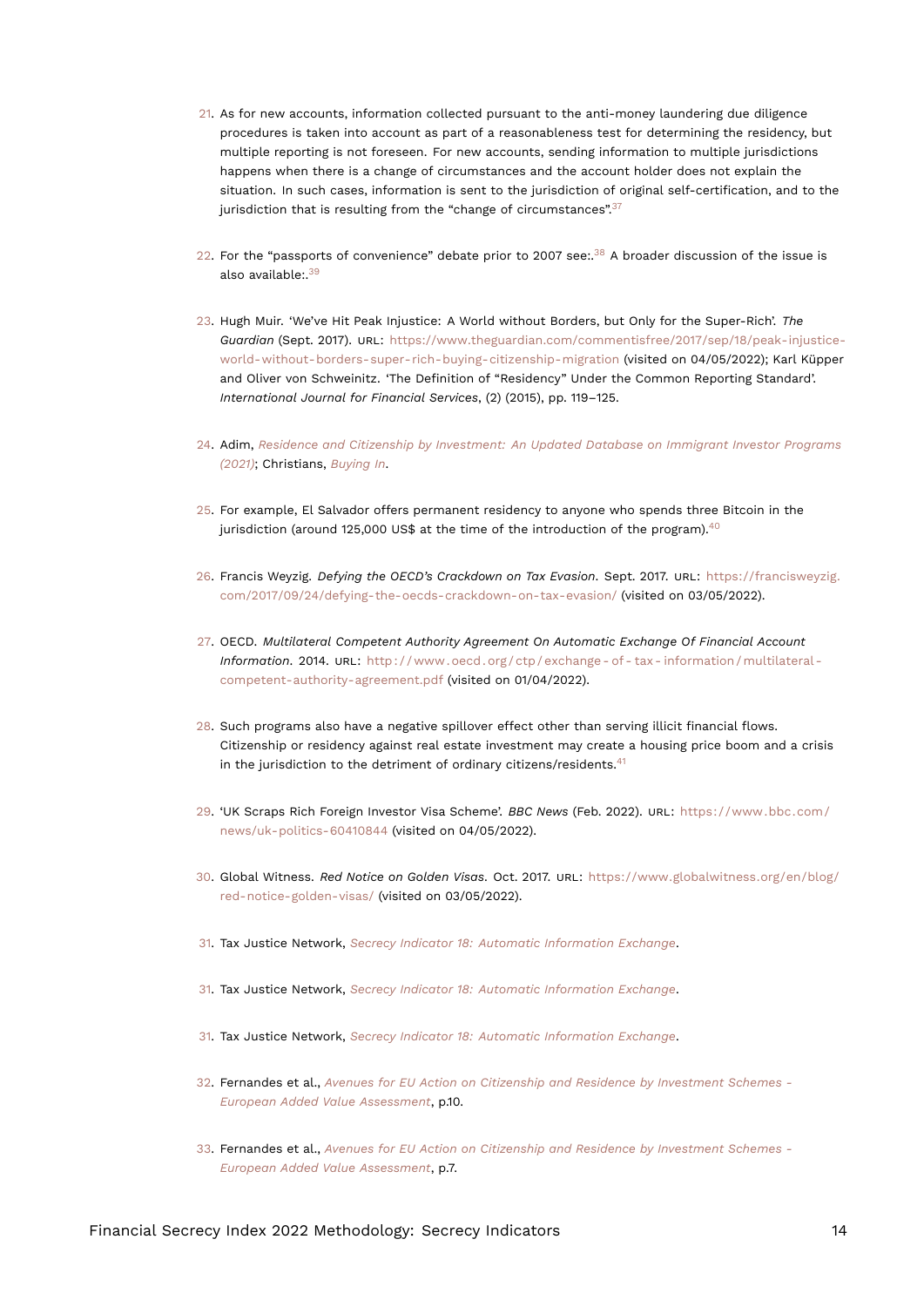- <span id="page-14-9"></span><span id="page-14-0"></span>[34.](#page-12-12) International Bureau of Fiscal Documentation. *Tax Research Platform: Country Surveys, Country Analyses, Country Key Features*. 2021. URL: <https://research.ibfd.org/> (visited on 07/05/2022).
- <span id="page-14-1"></span>[35.](#page-12-13) Alvaro de la Cueva González-Cotera and Adrian Arroyo Ataz. *Spain - Individual Taxation*. 2021.
- <span id="page-14-8"></span><span id="page-14-2"></span>[36.](#page-12-14) OECD. *Standard for Automatic Exchange of Financial Account Information in Tax Matters. Including Commentaries.* OECD Publishing, July 2014. URL: [https://read.oecd-ilibrary.org/taxation/standard-for](https://read.oecd-ilibrary.org/taxation/standard-for-automatic-exchange-of-financial-account-information-for-tax-matters_9789264216525-en)[automatic-exchange-of-financial-account-information-for-tax-matters\\_9789264216525-en](https://read.oecd-ilibrary.org/taxation/standard-for-automatic-exchange-of-financial-account-information-for-tax-matters_9789264216525-en) (visited on 02/05/2022), pp.15-16.
- <span id="page-14-3"></span>[37.](#page-13-13) OECD, *[Standard for Automatic Exchange of Financial Account Information in Tax Matters. Including](#page-14-8) [Commentaries.](#page-14-8)* pp.129-46.
- <span id="page-14-4"></span>[38.](#page-13-14) Anthony Van Fossen. 'Citizenship for Sale: Passports of Convenience from Pacific Island Tax Havens'. *Commonwealth & Comparative Politics*, 45(2) (2007), pp. 138–163. URL: [http://www.tandfonline.com/](http://www.tandfonline.com/doi/full/10.1080/14662040701317477) [doi/full/10.1080/14662040701317477](http://www.tandfonline.com/doi/full/10.1080/14662040701317477) (visited on 08/05/2022).
- <span id="page-14-5"></span>[39.](#page-13-15) Xin Xu et al. *Too Much of a Good Thing? Prudent Management of Inflows under Economic Citizenship Programs*. 15-93. International Monetary Fund, 2015. URL: [www . imf . org / ~ / media / Websites / IMF /](www.imf.org/~/media/Websites/IMF/imported-full-text-pdf/external/pubs/ft/wp/2015/_wp1593.ashx) [imported-full-text-pdf/external/pubs/ft/wp/2015/\\_wp1593.ashx](www.imf.org/~/media/Websites/IMF/imported-full-text-pdf/external/pubs/ft/wp/2015/_wp1593.ashx) (visited on 08/05/2022).
- <span id="page-14-6"></span>[40.](#page-13-16) Clara Nugent. *El Salvador Is Betting on Bitcoin to Rebrand the Country — and Strengthen the President's Grip*. 2021. URL: <https://time.com/6103299/bitcoin-el-salvador-nayib-bukele/> (visited on 04/05/2022).
- <span id="page-14-7"></span>[41.](#page-13-17) Beatriz Ramalho da Silva. 'Luxury Homes, Short Lets and Shacks: Inside Lisbon's Housing Crisis'. *Guardian* (Dec. 2021). URL: [https://www.theguardian.com/world/2021/dec/22/luxury-homes-short](https://www.theguardian.com/world/2021/dec/22/luxury-homes-short-lets-and-shacks-inside-lisbons-housing-crisis)[lets-and-shacks-inside-lisbons-housing-crisis](https://www.theguardian.com/world/2021/dec/22/luxury-homes-short-lets-and-shacks-inside-lisbons-housing-crisis) (visited on 06/05/2022).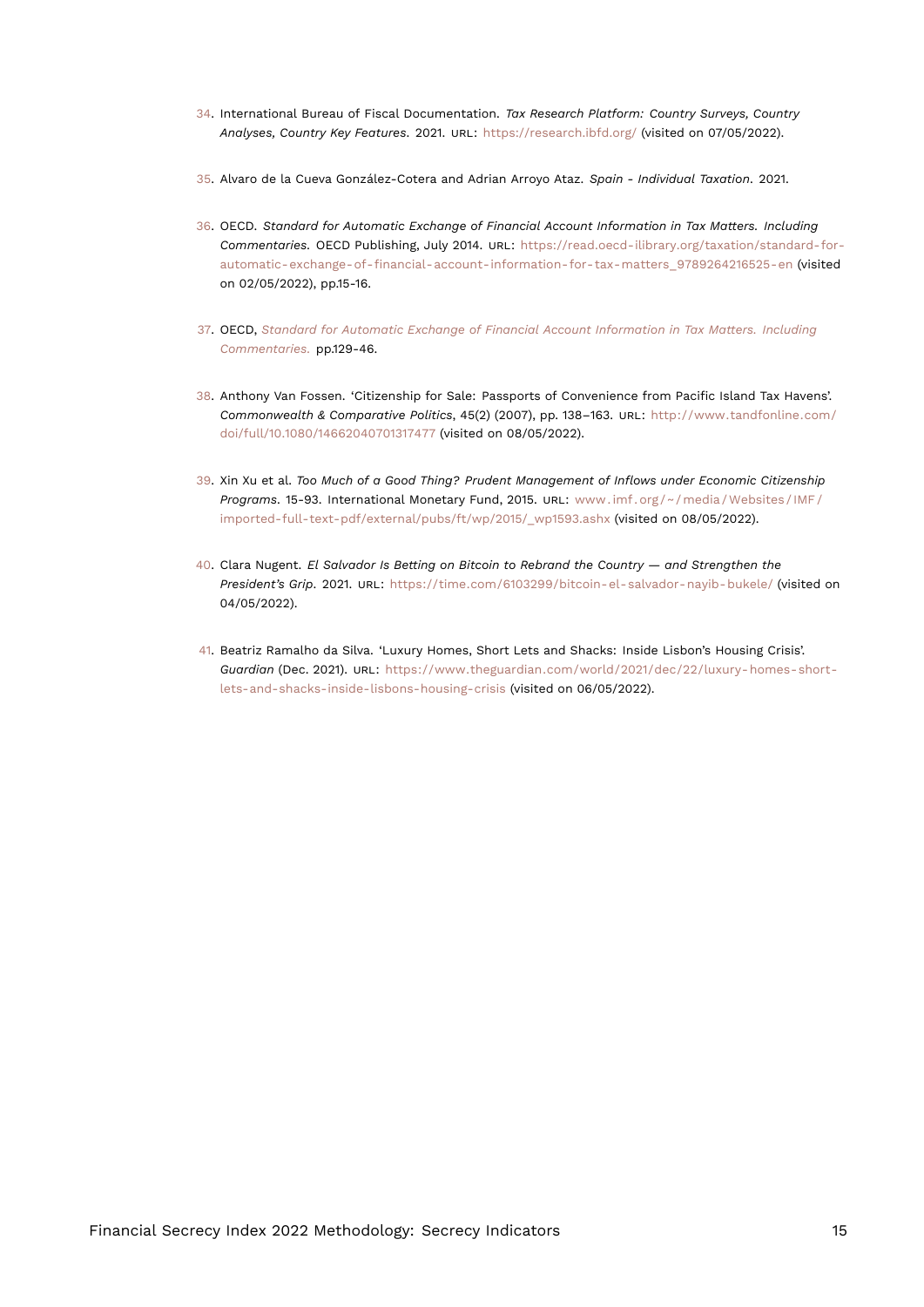# **Bibliography**

- Adim, Leila. *Residence and Citizenship by Investment: An Updated Database on Immigrant Investor Programs (2021)*. 2021. URL: [https:](https://www.researchgate.net/publication/354224352_Residence_and_Citizenship_by_Investment_an_updated_database_on_Immigrant_Investor_Programs_2021) [//www.researchgate.net/publication/354224352\\_Residence\\_and\\_Citizenship\\_by\\_](https://www.researchgate.net/publication/354224352_Residence_and_Citizenship_by_Investment_an_updated_database_on_Immigrant_Investor_Programs_2021) [Investment\\_an\\_updated\\_database\\_on\\_Immigrant\\_Investor\\_Programs\\_2021](https://www.researchgate.net/publication/354224352_Residence_and_Citizenship_by_Investment_an_updated_database_on_Immigrant_Investor_Programs_2021) (visited on 04/05/2022) (cit. on pp. [12,](#page-11-16) [14\)](#page-13-18).
- Christians, Allison. *Buying in: Residence and Citizenship by Investment*. SSRN Scholarly Paper ID 3043325. Rochester, NY: Social Science Research Network, Sept. 2017. URL: <https://papers.ssrn.com/abstract=3043325> (visited on 02/05/2022) (cit. on pp. [12,](#page-11-16) [14\)](#page-13-18).
- de la Cueva González-Cotera, Alvaro and Arroyo Ataz, Adrian. *Spain Individual Taxation*. 2021 (cit. on p. [15](#page-14-9)).
- Dietsch, Peter and Rixen, Thomas. 'Tax Competition and Global Background Justice'. *The Journal of Political Philosophy*, 22(2) (2014). URL: <https://onlinelibrary.wiley.com/doi/abs/10.1111/j.1467-9760.2012.00419.x> (visited on 08/04/2022) (cit. on p. [13\)](#page-12-15).
- Fernandes, Meenakshi, Navarra, Cecilia, Muñoz, María García, Groot, David de and Surak, Kristin. *Avenues for EU Action on Citizenship and Residence by Investment Schemes - European Added Value Assessment*. 2021. URL: [https:](https://www.europarl.europa.eu/thinktank/en/document/EPRS_STU(2021)694217) [//www.europarl.europa.eu/thinktank/en/document/EPRS\\_STU\(2021\)694217](https://www.europarl.europa.eu/thinktank/en/document/EPRS_STU(2021)694217) (visited on 04/05/2022) (cit. on pp. [12,](#page-11-16) [14\)](#page-13-18).
- Global Witness. *Red Notice on Golden Visas*. Oct. 2017. URL: <https://www.globalwitness.org/en/blog/red-notice-golden-visas/> (visited on 03/05/2022) (cit. on p. [14](#page-13-18)).
- International Bureau of Fiscal Documentation. *Tax Research Platform: Country Surveys, Country Analyses, Country Key Features*. 2021. URL: <https://research.ibfd.org/> (visited on 07/05/2022) (cit. on p. [15\)](#page-14-9).
- Küpper, Karl and von Schweinitz, Oliver. 'The Definition of "Residency" Under the Common Reporting Standard'. *International Journal for Financial Services*, (2) (2015) (cit. on p. [14\)](#page-13-18).
- Muir, Hugh. 'We've Hit Peak Injustice: A World without Borders, but Only for the Super-Rich'. *The Guardian* (Sept. 2017). URL: [https://www.theguardian.com/commentisfree/2017/sep/18/peak-injustice-](https://www.theguardian.com/commentisfree/2017/sep/18/peak-injustice-world-without-borders-super-rich-buying-citizenship-migration)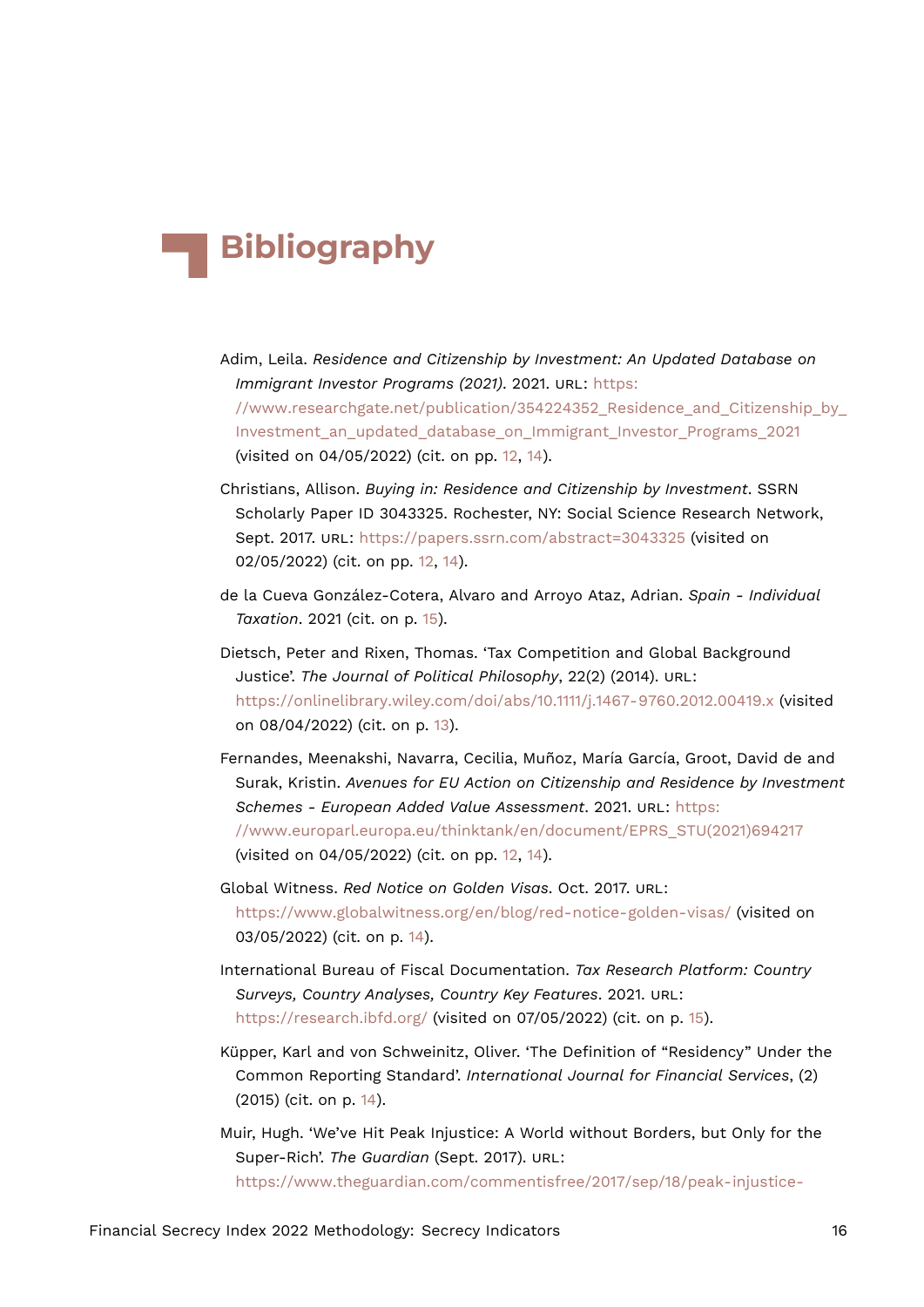[world-without-borders-super-rich-buying-citizenship-migration](https://www.theguardian.com/commentisfree/2017/sep/18/peak-injustice-world-without-borders-super-rich-buying-citizenship-migration) (visited on 04/05/2022) (cit. on p. [14\)](#page-13-18).

- Nugent, Clara. *El Salvador Is Betting on Bitcoin to Rebrand the Country and Strengthen the President's Grip*. 2021. URL: <https://time.com/6103299/bitcoin-el-salvador-nayib-bukele/> (visited on 04/05/2022) (cit. on p. [15\)](#page-14-9).
- OECD. *Multilateral Competent Authority Agreement On Automatic Exchange Of Financial Account Information*. 2014. URL: [http://www.oecd.org/ctp/exchange](http://www.oecd.org/ctp/exchange-of-tax-information/multilateral-competent-authority-agreement.pdf)[of-tax-information/multilateral-competent-authority-agreement.pdf](http://www.oecd.org/ctp/exchange-of-tax-information/multilateral-competent-authority-agreement.pdf) (visited on 01/04/2022) (cit. on p. [14](#page-13-18)).
- *Standard for Automatic Exchange of Financial Account Information in Tax Matters. Including Commentaries.* OECD Publishing, July 2014. URL: [https://read.oecd-ilibrary.org/taxation/standard-for-automatic-exchange-of](https://read.oecd-ilibrary.org/taxation/standard-for-automatic-exchange-of-financial-account-information-for-tax-matters_9789264216525-en)[financial-account-information-for-tax-matters\\_9789264216525-en](https://read.oecd-ilibrary.org/taxation/standard-for-automatic-exchange-of-financial-account-information-for-tax-matters_9789264216525-en) (visited on 02/05/2022) (cit. on p. [15](#page-14-9)).
- *Common Reporting Standard and Related Commentaries Organisation for Economic Co-operation and Development*. 2017. URL: [https://www.oecd.org/tax/automatic-exchange/common-reporting](https://www.oecd.org/tax/automatic-exchange/common-reporting-standard/common-reporting-standard-and-related-commentaries/)[standard/common-reporting-standard-and-related-commentaries/](https://www.oecd.org/tax/automatic-exchange/common-reporting-standard/common-reporting-standard-and-related-commentaries/) (visited on 04/05/2022) (cit. on p. [13\)](#page-12-15).
- *Signatories of the Multilateral Competent Authority Agreement on Automatic Exchange of Financial Account Information and Intended First Information Exchange Date - Status as of November 2021*. 2021. URL: [http://www.oecd.org/tax/automatic-exchange/international-framework-for](http://www.oecd.org/tax/automatic-exchange/international-framework-for-the-crs/crs-mcaa-signatories.pdf)[the-crs/crs-mcaa-signatories.pdf](http://www.oecd.org/tax/automatic-exchange/international-framework-for-the-crs/crs-mcaa-signatories.pdf) (visited on 01/04/2022) (cit. on p. [13](#page-12-15)).
- *Residence/Citizenship by Investment Organisation for Economic Co-operation and Development*. URL: [https://www.oecd.org/tax/automatic-exchange/crs](https://www.oecd.org/tax/automatic-exchange/crs-implementation-and-assistance/residence-citizenship-by-investment/)[implementation-and-assistance/residence-citizenship-by-investment/](https://www.oecd.org/tax/automatic-exchange/crs-implementation-and-assistance/residence-citizenship-by-investment/) (visited on 04/05/2022) (cit. on p. [12](#page-11-16)).
- Ramalho da Silva, Beatriz. 'Luxury Homes, Short Lets and Shacks: Inside Lisbon's Housing Crisis'. *Guardian* (Dec. 2021). URL: [https://www.theguardian.com/world/2021/dec/22/luxury-homes-short-lets](https://www.theguardian.com/world/2021/dec/22/luxury-homes-short-lets-and-shacks-inside-lisbons-housing-crisis)[and-shacks-inside-lisbons-housing-crisis](https://www.theguardian.com/world/2021/dec/22/luxury-homes-short-lets-and-shacks-inside-lisbons-housing-crisis) (visited on 06/05/2022) (cit. on p. [15\)](#page-14-9).
- Scherrer, Amandine and Thirion, Elodie. *Citizenship by Investment (CBI) and Residency by Investment (RBI) Schemes in the EU: State of Play, Issues and Impacts*. 2018. URL: <https://data.europa.eu/doi/10.2861/10673> (visited on 06/05/2022) (cit. on p. [12\)](#page-11-16).
- Tax Justice Network. *TJN Survey*. 2021. URL: <http://fsi.taxjustice.net/fsi2022/TJN-Survey-2021.pdf> (visited on 11/05/2022) (cit. on p. [12](#page-11-16)).
- *Secrecy Indicator 18: Automatic Information Exchange*. Tax Justice Network, 2022. URL: <https://fsi.taxjustice.net/fsi2022/KFSI-18.pdf> (cit. on pp. [13](#page-12-15), [14](#page-13-18)).